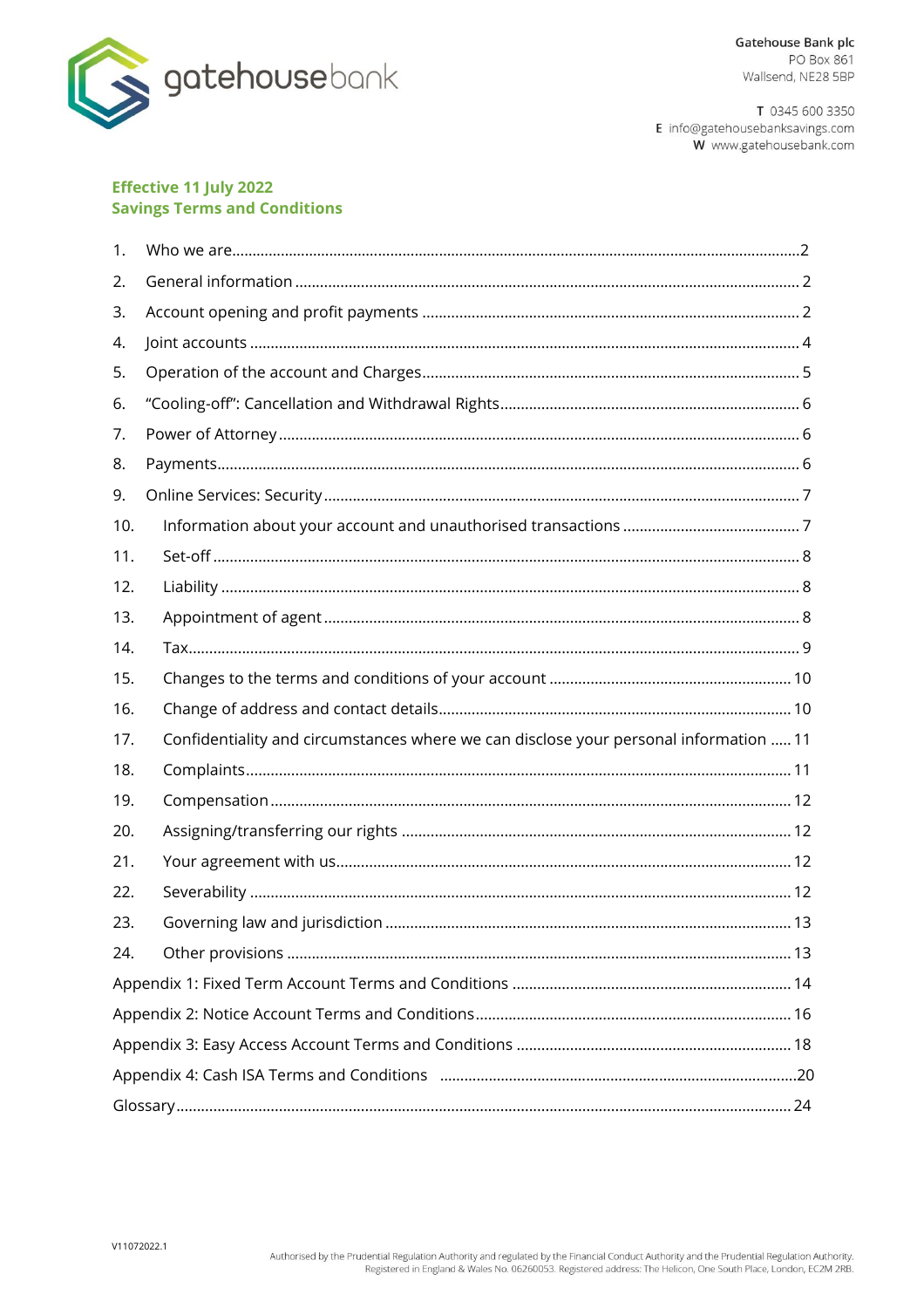

# <span id="page-1-0"></span>**1. Who we are**

1.1. Gatehouse Bank plc is a Shariah-compliant UK bank authorised by the Prudential regulation Authority and regulated by the Financial Conduct Authority and the Prudential Regulation Authority, with registered address at The Helicon, One South Place, London, EC2m 2RB. Our details are publicly available on the Register of the Financial Conduct Authority under reference number 475346.

#### 1.2. Gatehouse Bank contact details are:

| Telephone Number: | +44 (0)345 600 3350                            |
|-------------------|------------------------------------------------|
| Email:            | info@gatehousebanksavings.com                  |
| Website:          | www.gatehousebank.com                          |
| Address:          | Gatehouse Bank, PO Box 861, Wallsend, NE28 5BP |

## **2. General information**

- 2.1. These **general terms and conditions** apply to your **savings account** once **your account** is opened.
- 2.2. Additional terms, which are specific to the type of **account you** open and hold with **us**, will also apply to **you.** These are set out in the **appendices** to these **general terms and conditions and** form part of them.
- 2.3. Please keep a copy of these **general terms and conditions** and appendices secure. **You** can download and print another copy from **our** website or request a copy from **us**. Should **you** require a large print or braille version, please contact **us** and we will send **you** a copy.
- 2.4. Words in bold in the **general terms and conditions** and **appendices** are explained in the glossary at the end of the **general terms and conditions** and **appendices.**

# <span id="page-1-1"></span>**3. Account opening and profit payments**

3.1. The savings **account** is an internet-based account operated online via **our** website**.** The **account** is opened when **we** have received all details requested during the application process, completed all necessary checks and verification, and received **your deposit amount** in cleared funds within the period specified in clauses 3.4 and 3.5 and in accordance with these **general terms and conditions.** Once opened, **the account** can be operated online and through our Savings app with support from **our** Customer Service Centre via telephone, by email or by post. Our contact information is set out in section 1.2. If **you** are opening an account with a power of attorney, please see section 7**.**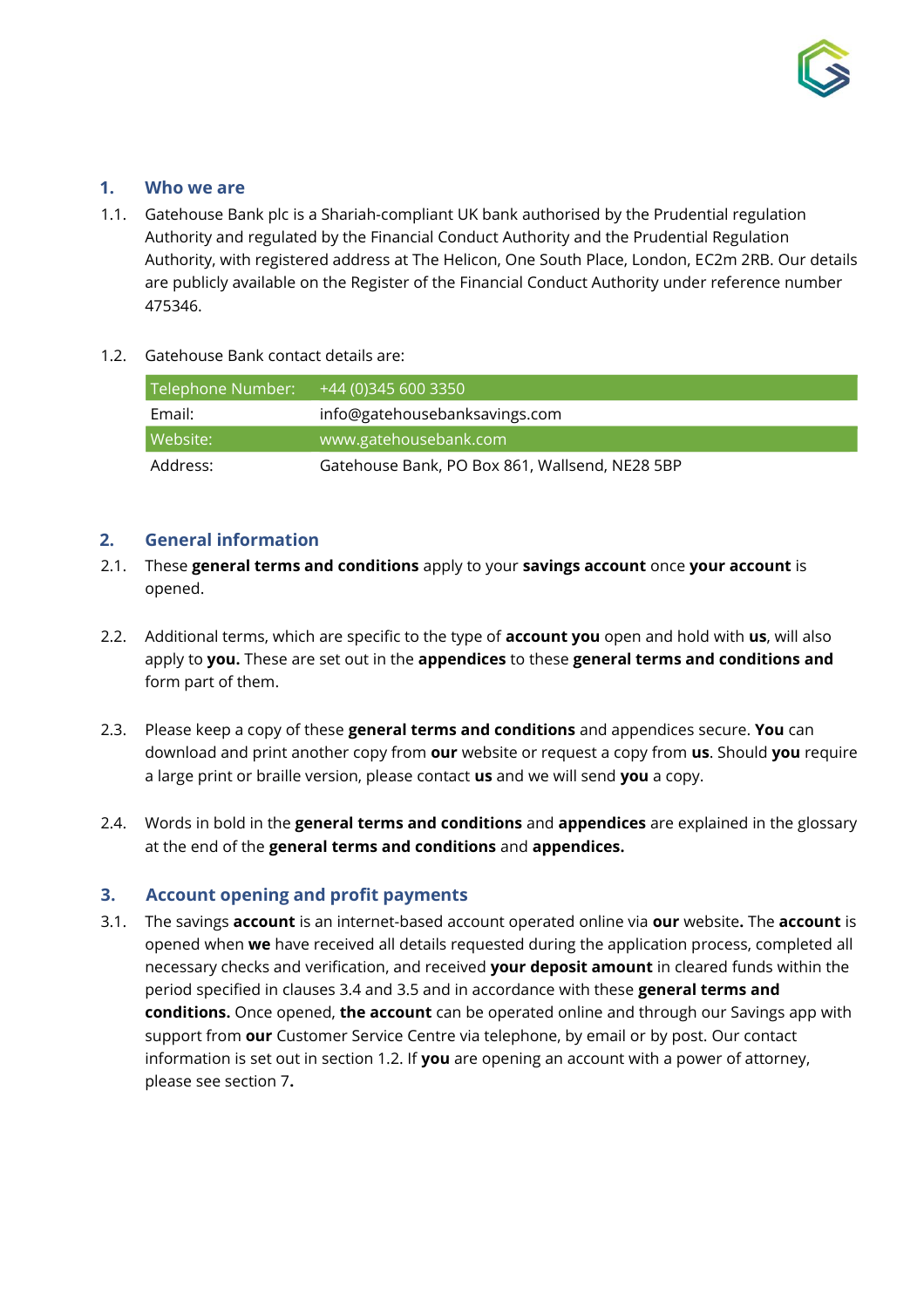

- 3.2. During the application process, **you** will be asked to specify a **nominated account.** This must be a UK personal bank account or building society account held in **your** name and it is the account that **you** must use to make the deposit payment into **your account. You** are permitted to have one **nominated account** for all accounts held with **us.** If **you** also hold a **joint account** with **us**, the same **nominated account** will also be linked to this **account.** If instructed as part of **your** maturity option, the **nominated account** will also be the **account** to which **we** will send **your** deposit when **your** deposit matures. Please ensure that **your nominated account** is able to receive electronic payments such as Faster Payments, CHAPS and BACS, as all transfers to **nominated accounts** are sent electronically.
- 3.3. In addition to the **nominated account** and subject to availability, **you** may set up a separate **profit account**. This must be a UK personal bank account or building society account held in **your** name. The **profit account** can be global account across all the savings accounts **you** hold with **us**  or a separate **profit account** for each account **you** hold with **us**. Please ensure that **your profit account** is able to receive electronic payments such as Faster Payments, CHAPS and BACS, as all transfers to profit accounts are sent electronically.
- 3.4. **Your profit** can be paid to **your nominated account** or subject to availability, a separate **profit account** or paid to your **savings account**. During the application process, **you** must specify, into which account **you** would like profit paid. Our website explains the product features relevant to **your account.**
- 3.5. **We** will apply the **profit** rate that was shown on our website when **you** applied for **your account** (or a higher rate if we have increased it), provided that **you** send **us your deposit amount** by bank transfer or by cheque within 30 days of making your application.
- 3.6. If **we** have not received **your deposit amount** in cleared funds within thirty (30) days of **your** application to open the **account**, the account will not be opened, and **you** will need to start a new application.
- 3.7. Only **you** may operate the **account** unless **we** have received a valid lasting or enduring power of attorney or court of protection order authorising another **person** to do so.
- 3.8. In order to open and continue to have the **account** with **us, you** must be resident in the United Kingdom or at a BFPO address and be aged 18 or over.
- 3.9. When **you** apply to open **your account**, **we** are required by law to check **your** identity and verify **your** address details. **We** may do this electronically using an appropriate external agency, or **we** may ask **you** for documentary evidence. **We** may also conduct further checks at any time during **your** relationship with **us**. **We** reserve the right to delay or decline the processing of **your** application or instructions until **we** have received satisfactory evidence of identity and verification of address.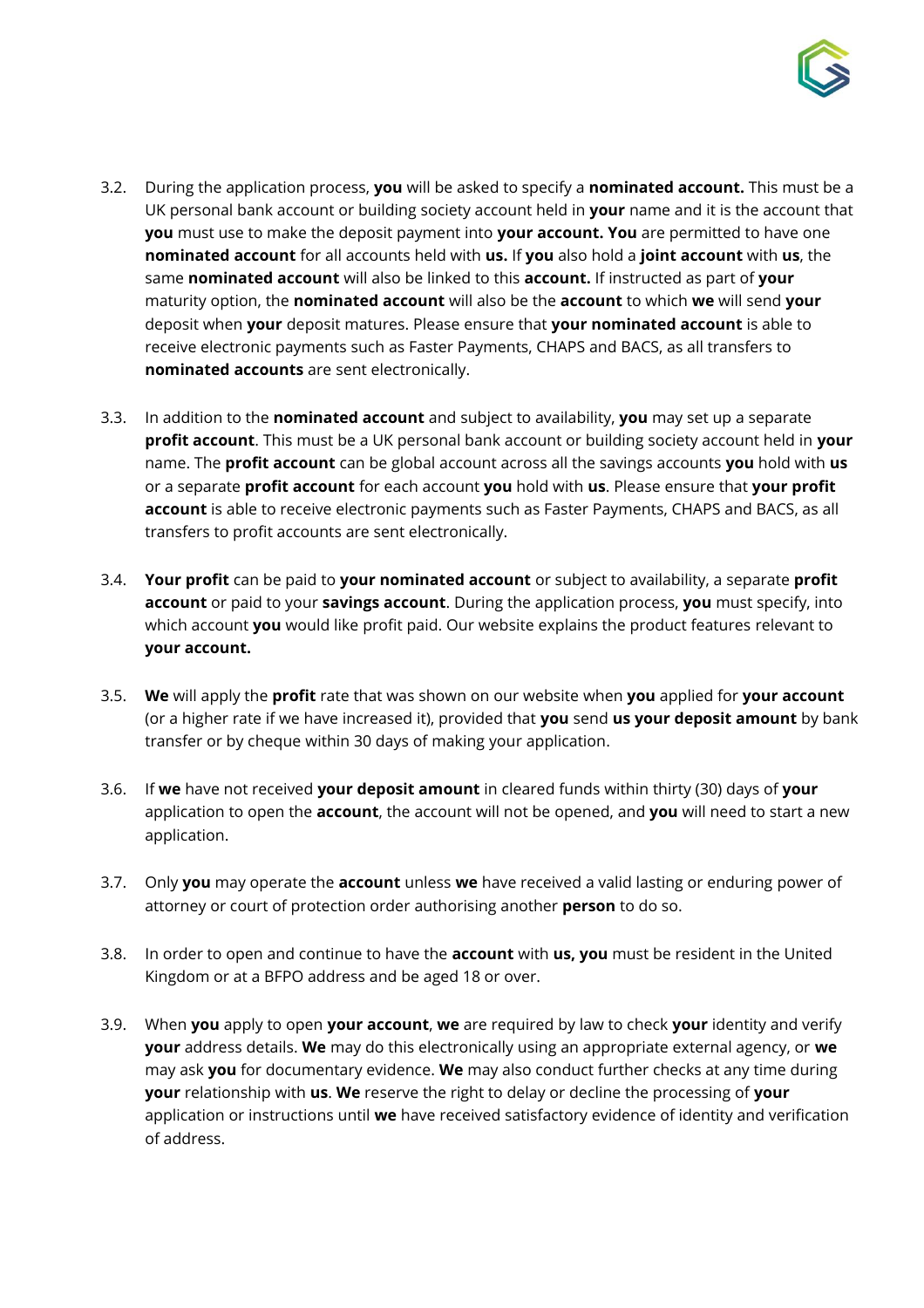

- 3.10. If **we** cannot verify **your** details within thirty (30) days then, subject to compliance with regulatory requirements, **we** will return funds without **profit.** Payment will be made by electronic payment or cheque to the bank/drawer and the account number of the bank/building society of the source of funds only.
- 3.11. Any identification document **you** provide must be certified as a true copy. **Our** "proof of identity" document, available on **our website,** explains what to do if **we** request any proof of identity.
- 3.12. **We** operate **our** accounts in accordance with the guidance given by **our Shariah Supervisory Board.**

## <span id="page-3-0"></span>**4. Joint accounts**

- 4.1. A **joint account** may have a maximum of two **account holders.**
- 4.2. If **your account** is a **joint account,** these **terms and conditions** apply to both of **you** together and any of **you** separately. In the event of the death of any **account holder**, the **account** will remain open in the name of the surviving **account holder**. In the event of a dispute between the **account holders, we** (provided that **we** are made aware of the situation) will not permit any action to be taken in respect of the **account**, without the consent of both **account holders.**  Notwithstanding this either **account holder** can provide or change any instructions given to **us or,**  to the extent permitted, close or cancel the **account**, subject to these **general terms and conditions.**
- 4.3. If **you** wish to open a **joint account**, each proposed **account holder** must complete the **online account opening form** and satisfy **our** proof of identity requirements. The first **person** named on the **joint account** is the **main account holder**. **We** will apply the postal address and email address of the **main account holder** to the **joint account** and will send all correspondence to those addresses unless **we** are responding to a specific instruction or query, in which case **we** will respond directly to the **account holder who** contacted **us.** The **main account holder** can be changed by contacting **us**.
- 4.4. To add a **joint account holder** to an existing **account**, **you** must complete the appropriate form which is available to download from **our** website. Both **account holders** must sign the form. **You** must post it to **our** Customer Service Centre (see section 1.2 for details). In order to add a **joint account holder**, **we** may require the new **account holder** to provide additional proof of identity or address. **We** do not accept telephone or email instructions to add or remove a **joint account holder**.
- 4.5. To remove a **joint account holder**, written instructions signed by both **account holders** must be sent by post to **our** Customer Service Centre (see section 1.2 for details).
- 4.6. For the avoidance of any doubt, all **account holders** of a **joint account** are equal. Unless otherwise agreed between **us** and the **account holders**, each **account holder** is entitled to operate the **account** independently of the other **account holder**. All **account holders** are jointly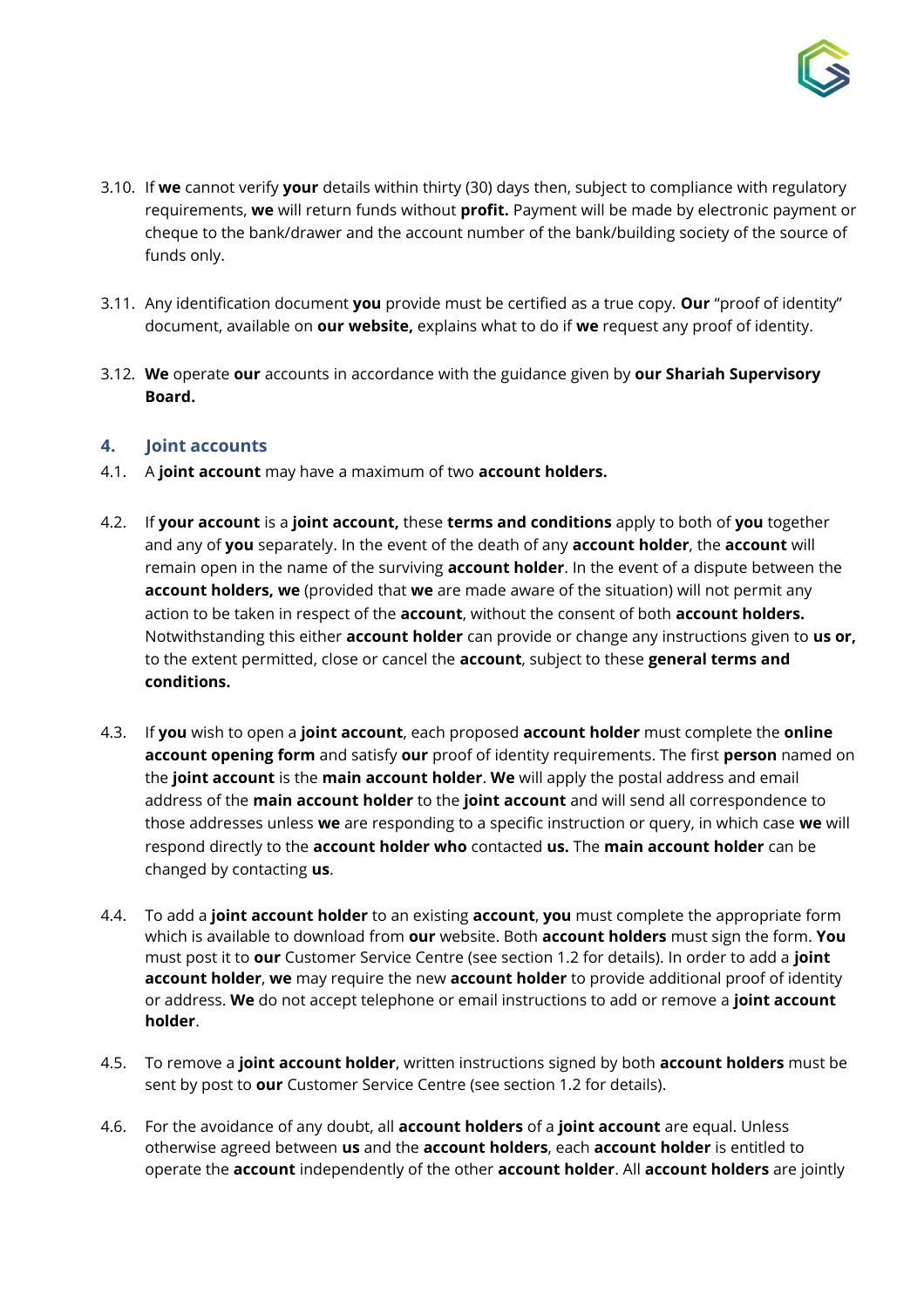

and severally liable for the **account** which means that **you** will be responsible for the **account** and for complying with these **general terms and conditions** individually and together. This also means:

- (a) any one of the **account holders** can operate the **joint account** without asking the other, and can give any other instructions in connection with the **joint account**. Those actions will be binding on the other **account holder**, even if they do not know about the instructions. **We** will not normally make any further enquiries before carrying out instructions although **we** may do so in certain circumstances. For example, if **we** are made aware of a dispute in relation to money in the **account**, **we** may seek instructions from both **account holders** before **we** act on an instruction;
- (b) any applicable fees and charges applied to the **joint account** (regardless of which **account holder** incurred them) will be taken from the **joint account** or, where there are insufficient funds in the **account**, **we** can ask both **account holders** jointly to pay those fees and charges or **we** can ask any one **account holder** individually to pay those fees and charges;
- (c) each **account holder** is responsible for complying with these **terms and conditions** and **we** can enforce the whole of this **agreement** (including any action to recover money) against both or either one of the **account holders**, even if they were not themselves responsible for breaching the **agreement**; and
- (d) **we** can use information provided by either **account holder** and **we** can disclose any information provided to **us** by one **account holder** to the other **account holder**.
- 4.7. If a **joint account holder** dies, **we** may request such necessary information as **we** require in order to operate the **account** and/or deal with someone else. The surviving **account holder** of the **joint account** has full authority to continue operating the **joint account**.

#### <span id="page-4-0"></span>**5. Operation of the account and Charges**

- 5.1. Subject to **your account** being opened in line with this **agreement**, **your** funds to open the **account** will be credited to **your account** on the date **we** receive them (unless received after the payment cut-off time, which is 1pm), or the next business date.
- 5.2. **Profit** payments will be identified in the statement of **your profit account** or **nominated account**, as may be applicable, using the term "dividend".
- 5.3. **You** may incur charges in connection with the operation of **your account**. **We** will charge **you**
	- (a) to make CHAPS electronic payments;
	- (b) for unpaid cheques; and
	- (c) for recalled BACS transactions relating to **your account**

These charges are set out on **our** website. These charges may vary from time to time. **We** will charge you the amount listed on **our** website on the date **you** incur the charge.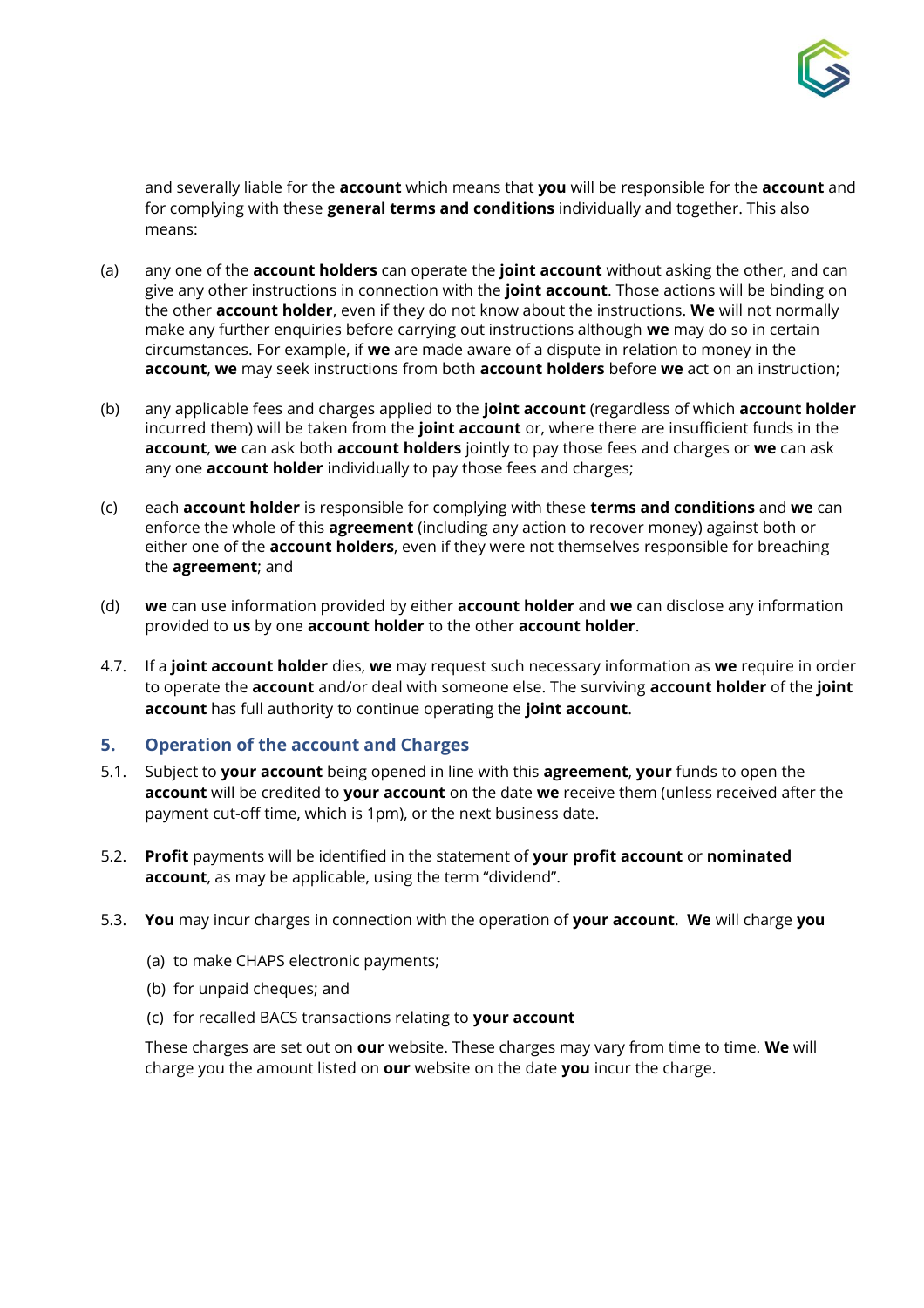

# <span id="page-5-0"></span>**6. "Cooling-off": Cancellation and Withdrawal Rights**

- 6.1. If **you** change **your** mind about opening the **account**, **you** have a "cooling-off period" during which you have the right to cancel **your account** and this agreement within fourteen (14) calendar days from the day the **account** is funded.
- 6.2. **You** can exercise **your** cancellation rights by sending **us your** request in writing to the address set out in section 1.2 or through secure message by logging into **your account** online. **You** do not need to give **us** any reasons.
- 6.3. If **you** cancel **your account** during this period, **we** will, within thirty (30) days of the date of cancellation, return **your deposit amount** to **you** and a sum equal to the **profit** relating to the period the **account** was open. **We** will not charge **you** for this.
- 6.4. If **you** do not exercise **your** cancellation rights, **you** will be bound by these **terms and conditions**.
- 6.5. The other circumstances in which **you** may close **your account** are set out in the account-specific **appendices**.

# <span id="page-5-1"></span>**7. Power of Attorney**

- 7.1. If **you** want a third party to operate the **account** on **your** behalf, they must contact **us** on 0345 600 3350, where a **power of attorney** form can be requested. **We** will only accept a lasting or enduring **power of attorney** or court of protection order and **we** will need to see the original or a certified copy of the **power of attorney**. **We** will also take positive steps to ascertain the identity of that **person** in accordance with regulatory requirements. **We** may reasonably refuse your request.
- 7.2. By setting up a **power of attorney** you are conferring full legal authority on the named **person** to operate **your account** and **we** will not be liable to **you**, nor to the attorney, in any way where **we** carry out their instructions in relation to **your account**.
- 7.3. If a person authorised by a **power of attorney** wants to open and operate the **account** on **your** behalf, they must follow the process set out in section 7.1.

#### <span id="page-5-2"></span>**8. Payments**

- 8.1. Payments into and out of **your account** can only be made in pounds sterling, from **your nominated account** and to **your nominated account** or **profit account** as applicable. Payments received from an account other than **your nominated account** will be rejected and the funds returned to the source. Please visit the FAQs section of our website for advice on how to change **your nominated account.**
- 8.2. Payments into **your account** when **you** open it may be made by cheque, BACS, Faster Payments, or CHAPS. When paying **your deposit amount**, **you** must provide **your** bank with **our** sort code and bank account number, together with **your account** number or application reference and any other information that **we** provide **you** with. **Our** sort code and bank account number are available in **your** welcome pack, by logging into **your account** online or by asking **us** by telephone, email or post.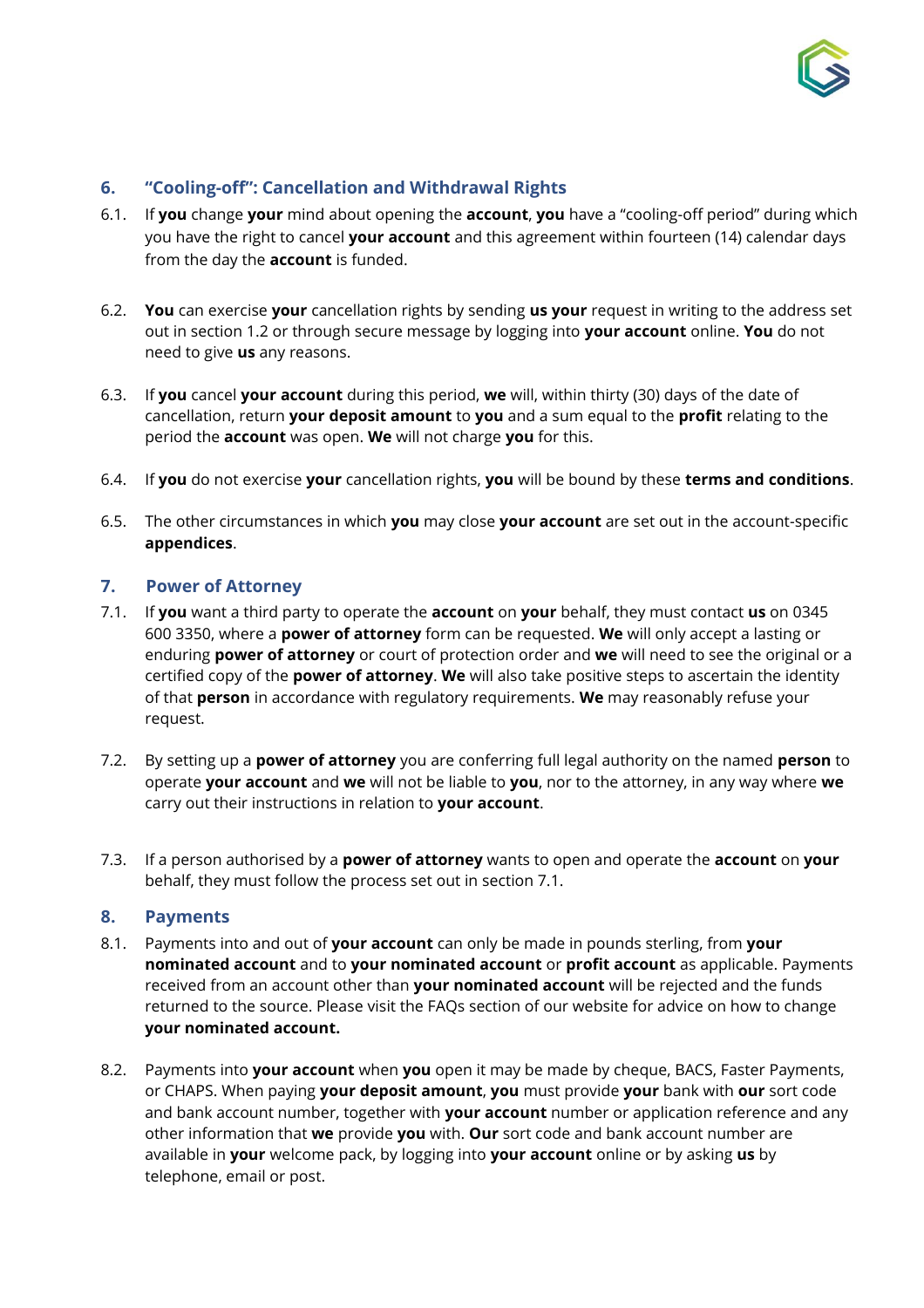

- 8.3. If **you**, or the bank that provides your **nominated account**, do not provide the correct information to pay in **your deposit amount** and **we** are therefore not able to allocate the money to **your account**, **we** will return the money to **you** without profit. **We** will not be liable to **you** for any losses **you** incur as a result.
- 8.4. Money deposited by BACS, CHAPS, or Faster Payments, calculation of **profit** will start on the day on which we receive it. For payments received by cheque, the calculation of **profit** will start one (1) **business day** after we process it.
- 8.5. **We** will make payments to **your nominated account** or **profit account**, as applicable, based on information **you** give **us**. Where **you** incorrectly identify the account, account number or sort code, or if **you** subsequently close **your nominated account** and do not update this information on **your account** information with **us**, **we** will make reasonable efforts to recover the payment made, but **we** will not be liable for any losses which may be incurred by **you**. **We** may ask **you** to pay a fee to cover **our** costs of tracing the payment.
- 8.6. Where a payment out of **your account** is properly authorised on cancellation, maturity or closure or partial withdrawal, **we** are responsible for its correct execution unless **we** can prove that the error was due to the fault of the receiving bank or building society. Where **we** are liable for an incorrectly executed payment out of **your account we** will restore **your account** to the state in which it would have been had the incorrect payment not taken place. Where **we** are liable for misallocation of funds to **your account we** will restore **your account** to the state it would have been in if the payment had been correctly made. **We** do not have to do this if the incorrect payment was due to abnormal and unforeseeable circumstances beyond **our** control, the consequences of which would have been unavoidable despite all efforts to the contrary or if **you** have provided incorrect information.

# <span id="page-6-0"></span>**9. Online Services: Security**

- 9.1. **You** must keep all of **your** security details (for example passwords, security numbers and personalised details) safe.
- 9.2. **You** must ensure that any device **you** use to access **your account** is safe and **you** must carry out regular virus checks and maintain firewall protection.

#### <span id="page-6-1"></span>**10. Information about your account and unauthorised transactions**

- 10.1. **You** can view **your account** and account information online by visiting **our** website and using the log-in information provided to **you** when you opened the **account**.
- 10.2. **You** must log on and check **your account** regularly and inform **us** immediately if **you** suspect there have been any unauthorised transactions.
- 10.3. **We** will provide you with information about transactions on **your account** which **you** can access by logging in to **your account** online.
- 10.4. Unless it would be unlawful for us to do so, **we** will notify **you** if we refuse to carry out any transaction, of the reason for the refusal and how to rectify any errors in **your** instructions.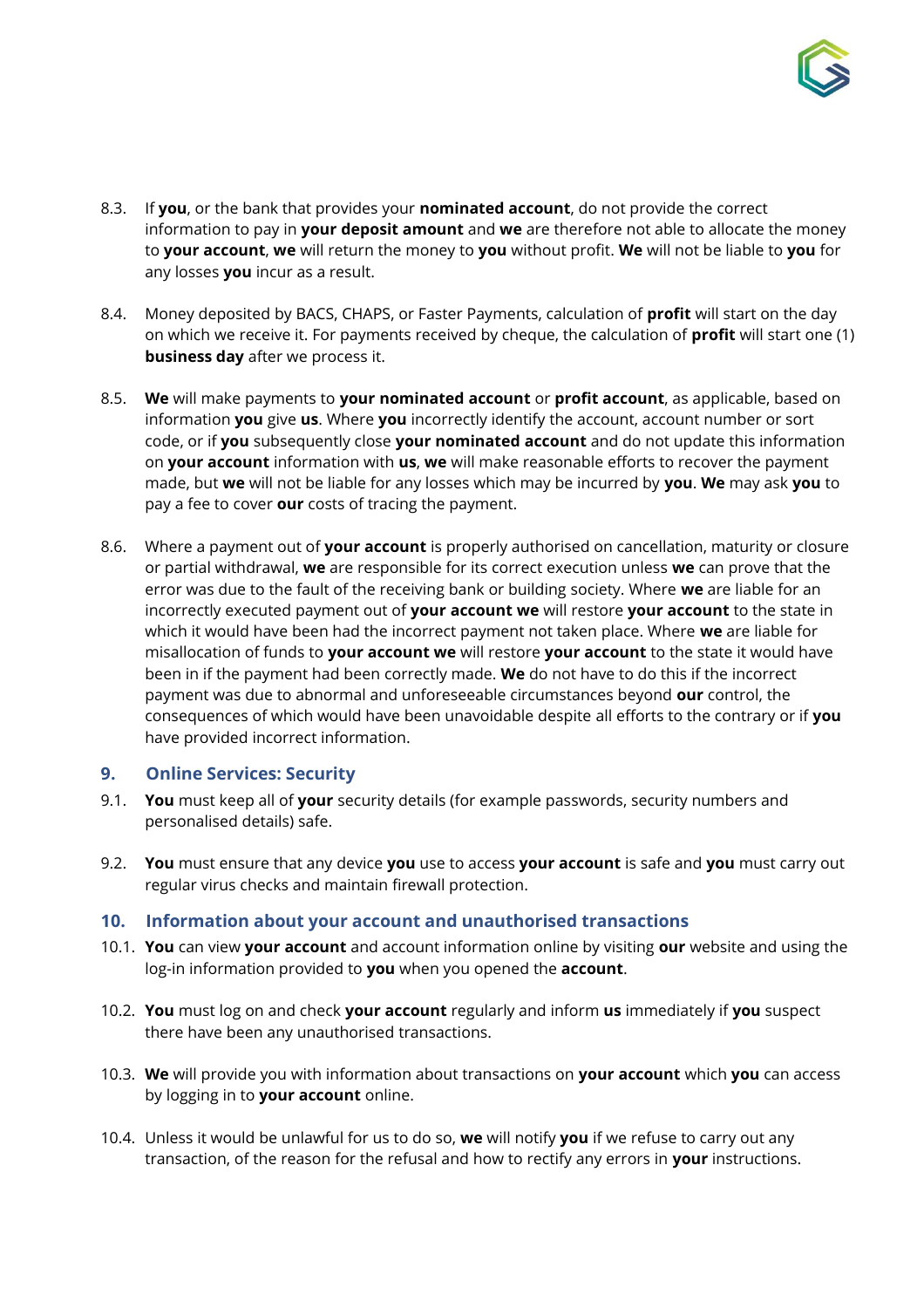

10.5. **You** must tell **us** as soon as possible if someone (other than the **joint account holder** or **power of attorney** holder) uses **your account** or if **you** suspect someone else has access to **your account** or to **your** log-in information.

## <span id="page-7-0"></span>**11. Set-off**

11.1. If **you** owe any money to **us** under any agreement with **us**, **we** can use any money in **your account(s)** in order to pay that sum. This is called **our** right of set-off. If this is a **joint account**, **we** can use **our** right of set-off from this **joint account** in respect of any money that either **account holder** owes **us**.

#### <span id="page-7-1"></span>**12. Liability**

- 12.1. Except as set out in section 8, **we** will only be liable for **your** losses arising as a result of **our** fraud, wilful misconduct, or negligence but for no other reason.
- 12.2. Except as set out in section 8, **we** will not be liable to **you** for any delay or failure to provide any service for a reason beyond **our** reasonable control (for example industrial action, failure of power supplies or equipment or financial crime).
- 12.3. Nothing in this **agreement** excludes **our** liability for fraud by **us**, **our** staff or agents or **our** liability for death or personal injury caused by **our** negligence or the negligence of **our** staff or agents.
- 12.4. Nothing in this **agreement** excludes **our** liability for losses **you** suffer as a direct result of **our** failure to comply with **our** legal responsibilities to **you** including those under the Financial Services & Markets Act 2000.
- 12.5. There will be no limit on **your** liability where **you** have acted fraudulently or been grossly negligent.

#### <span id="page-7-2"></span>**13. Appointment of agent**

- 13.1. **You** hereby appoint **us** as **your** agent for the purposes of Shariah on an ongoing basis with respect to investing **your** funds from **your account** in **permitted transactions** on the terms of and subject to the conditions set out in this **agreement** and **we** accept such appointment. **We** will continue to invest **your** funds until **your account** expires in accordance with these **terms and conditions**.
- 13.2. **We** agree:
- (a) to invest the **deposit amount** in **permitted transactions** until such time as the **account** is closed; and
- (b) to calculate the **profit** generated on the **deposit amount** at each **calculation date** (or on the **account closing date** if the **account** is closed in accordance with the **general terms and conditions**), and to credit the **nominated account** or **profit account**, as applicable.
- 13.3. **You** agree and represent that **we** will not assume, or be deemed to have assumed, any additional obligations to, or to have any special relationship with **you** other than those for which express provision is made in this **agreement**. In connection with **our** powers, discretions, authorities and duties under this **agreement**, **we** shall act solely as **your** agent in respect of the **account** and the matters described in this **agreement**. **We** shall not otherwise be regarded as **your** agent in any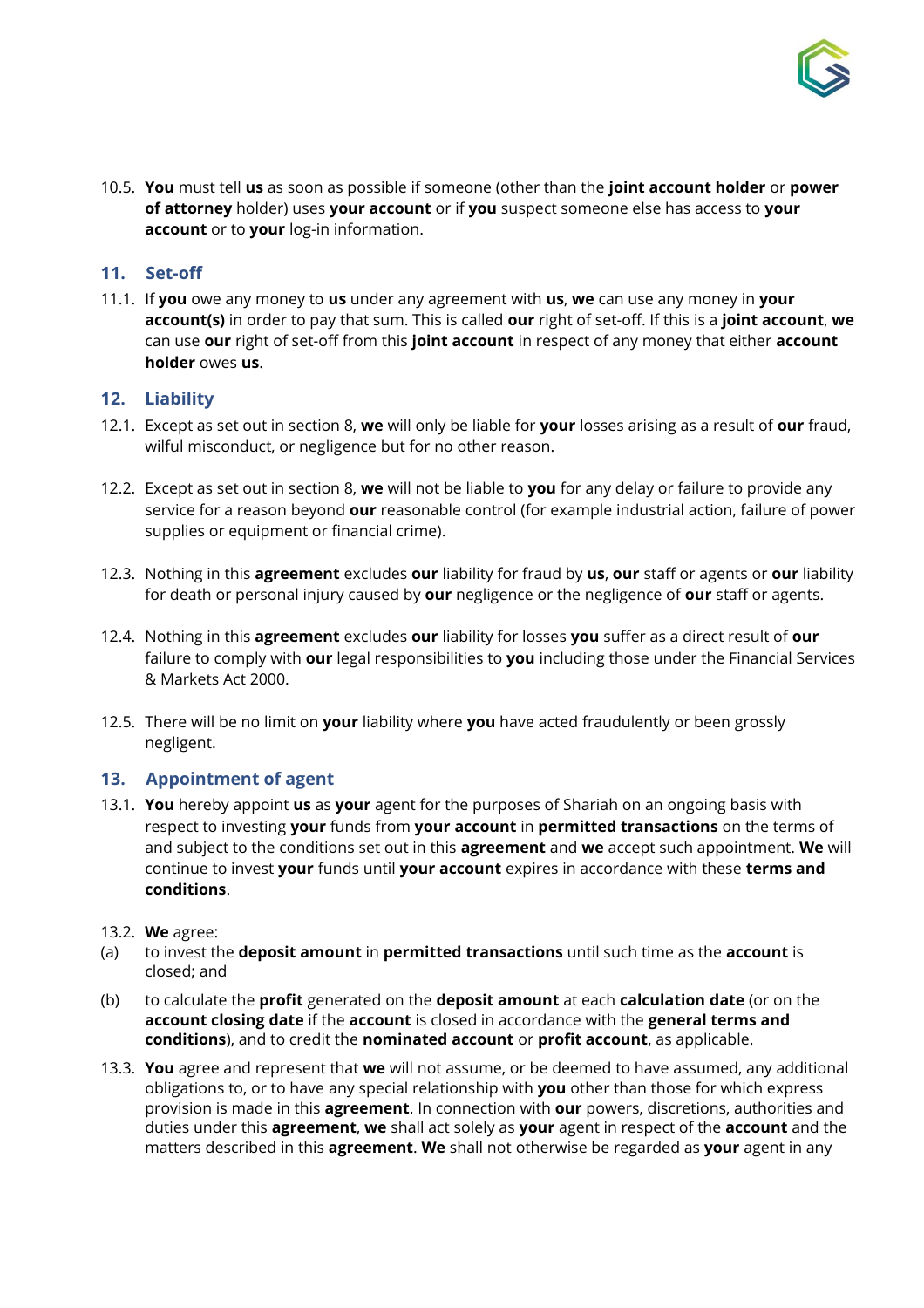

other respect whatsoever.

- 13.4. **You** as principal shall bear all the risks and liabilities associated with **our** reasonable acts as **your** agent, except those risks and liabilities resulting from **our** wilful misconduct, fraud or negligence.
- 13.5. **You** are entitled to seek by email or post from **us** limited reasonable details in **our** possession or control of the specific **permitted transactions** entered into by **us** on **your** behalf under this **agreement**. **We** shall have a reasonable amount of time to respond by email or post or by other means of communication to **your** request. **Our** decision on what information may be provided to **you** shall be final.

#### <span id="page-8-0"></span>**14. Tax**

- 14.1. All **profit** will be paid without deduction of income tax. Depending on **your** personal circumstances, **you** may be liable to pay tax on the **profit** received as HM Revenue and Customs will treat these amounts in the same way that savings interest payments are treated.
- 14.2. Individuals who are basic rate tax payers with savings income below prescribed levels will have no tax to pay on **profit** amounts received but other tax payers may have a liability to pay tax on **profit** amounts received. Tax will be collected automatically by HMRC through a change in the tax payer's tax code. If **you** complete a tax return, **you** should include in that the amount of **profit** received. The applicability and rates of tax are subject to UK legislation and may vary in future.
- 14.3. Other taxes or costs may exist that are not paid via or imposed by **us**.
- 14.4. **We** may send **your** details to the tax authorities of other countries if **we** think **you** may be considered a tax resident of those countries and where the relevant legislation is in place.
- 14.5. If **you** are liable to pay tax in a country other than the UK or in addition to a UK tax liability, **we** may provide details of **your accounts** with **us** to the tax authorities of these other countries if legislation requires **us** to do so.
- 14.6. In certain circumstances, **your account** may be accessed by HM Revenue and Customs and they may require **us** to: provide information about **you** and **your account**, by serving an information notice on **us**; prevent **you** from accessing all or a portion of the money held in **your account** for a temporary period, by serving a hold notice on **us**; or transfer money to HM Revenue and Customs in respect of any unpaid taxes due from **you** exceeding a prescribed limit, by serving a deduction notice on **us**. If **we** have applied a hold or deduction to **your account**, **we** may (but are not obliged to) inform **you** of that and HM Revenue and Customs will advise **you** of this action separately. If **we** receive a hold notice, **we** may transfer the relevant amount to a suspense **account**. Such amount will continue to earn **profit** during the holding period. If, as a result of a deduction, **your account** falls below any minimum balance required, **we** may close **your account** and transfer the balance of **your deposit amount** and any **profit** accrued up to that date to **your nominated account**. If **you** pay **your** debt due to HM Revenue and Customs at the same time as or after a deduction notice has been issued, any refund will be issued by HM Revenue and Customs directly to **you** and not to **us**. If **you** have additional needs that make it difficult for **you** to deal with these matters, **you** should advise **us** and **we** will let HM Revenue and Customs know.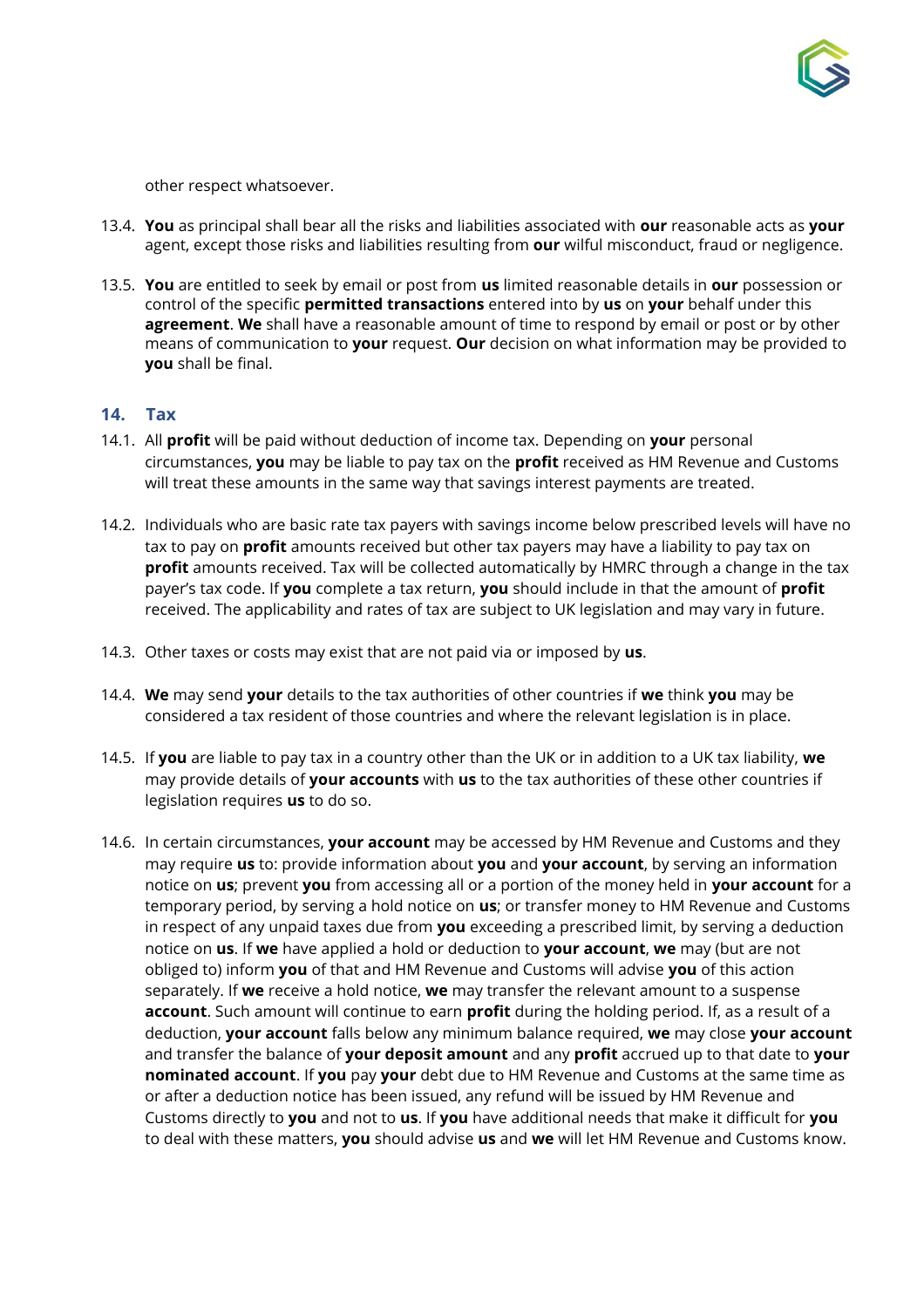

## <span id="page-9-0"></span>**15. Changes to the terms and conditions of your account**

- 15.1. **We** may from time to time change these **terms and conditions** and **appendices**. If **we** do so, **we**  will notify **you** by email at least thirty (30) days before they are due to take effect. **We** may make changes for the following reasons:
- (a) to reflect a change in law, regulation or rules or the approach of **our** regulator or trade associations, or a decision made by an ombudsman;
- (b) to make them more favourable to **you** or to correct a mistake;
- (c) to introduce new products or services or remove existing products or services;
- (d) to reflect how **we** may change the operation of **your account** or the services involved with **your account**; and/or
- (e) to implement changes recommended by **our Shariah Supervisory Board**.
- 15.2. If the changes make the **terms and conditions** less favourable to **you** and **you** do not agree with the proposed change(s), **you** may close **your account** before these change(s) take effect. If **you** do not close **your account, you** will be deemed to have accepted the change(s).
- 15.3. **We** may from time to time vary the charges in connection with **your account**. Where **we** do so, **we** will notify **you** by email at least thirty (30) days before they are due to take effect. If **you** do not agree with the varied charges, **you** are free at any time to close **your account** without penalty before the change(s) take effect.

#### <span id="page-9-1"></span>**16. Change of address and contact details**

- 16.1. When **you** open **your account**, **you** will be asked to provide **us** with **your** postal address and a valid email address. These will be the registered postal address and email address that **we** will use in connection with **your account**. If **you** have a **joint account**, the postal address and the email address of the **main account holder** will be the registered postal address and email address for the **joint account**. **We** will send all notices, letters and other documents to **your** registered email address unless otherwise requested. Anything delivered by post will be deemed delivered ten (10) **business days** later and anything delivered by email will be deemed delivered on the same day unless a message failure notification is received.
- 16.2. If **you** change **your** postal address or email address or other contact details, **you** must let **us** know as soon as possible. If **you** do not, **you** may not receive important information and the information that **we** do send to **your** registered postal address or email address may not be secure. **We** will send a confirmation of **your** change of address to the old and new address. If **we** incur costs as a result of **you** failing to notify **us** of a change of postal address or email address, **we** may charge **you** for those costs.
- 16.3. All notices given by **you** or **us** will only be valid if given by email or by post.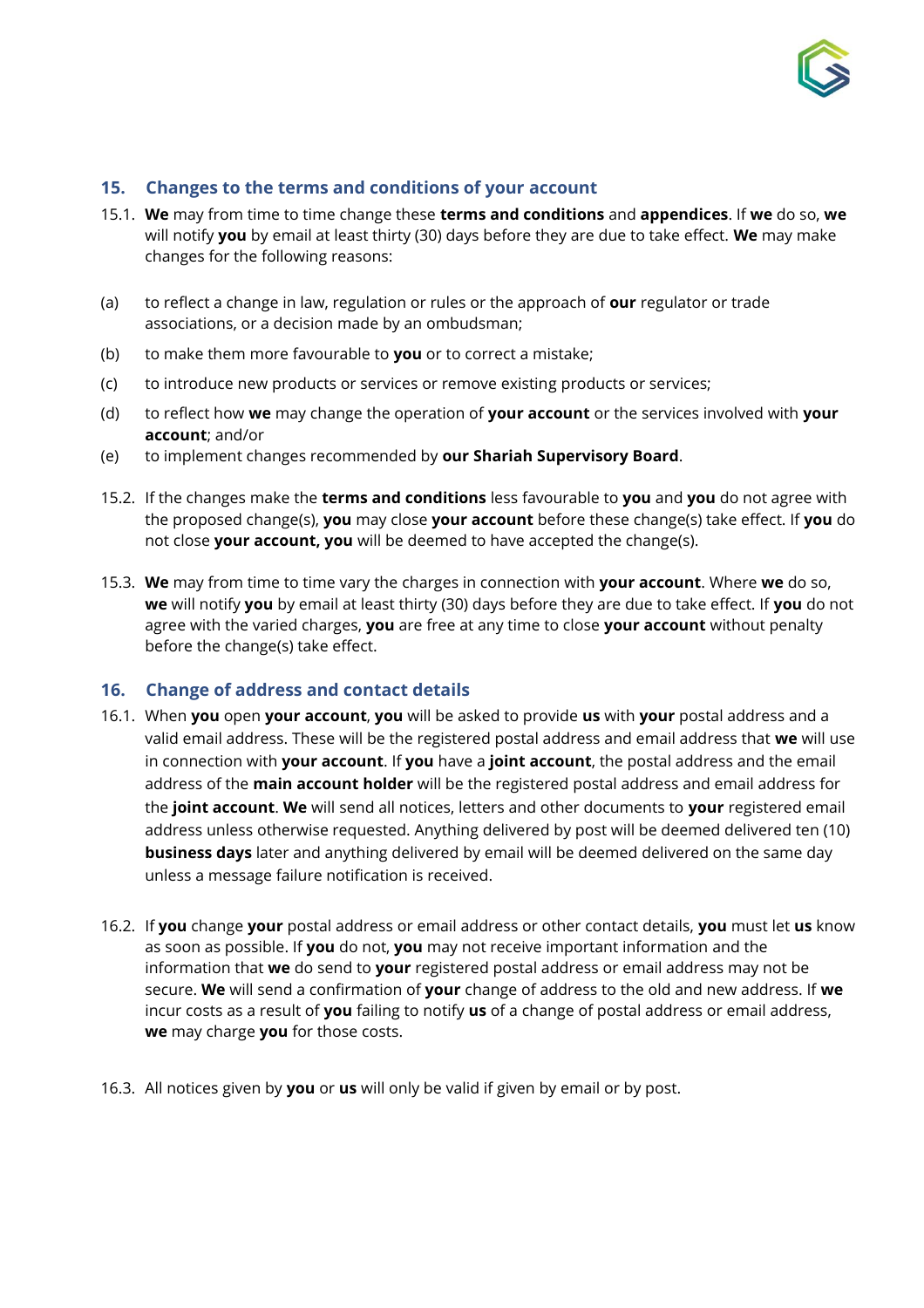

# <span id="page-10-0"></span>**17. Confidentiality and circumstances where we can disclose your personal information**

- 17.1. **We** are the data controller of all personal data (i) you provide in opening and holding a savings **account** and (ii) **we** obtain about **you** from third parties. If **you** provide personal data about another person to **us**, **you** should provide them with this information concerning the processing of their personal data.
- 17.2. **We** collect and use this personal data to administer your account and comply with our legal and regulatory obligations. **We** also process the personal data, where permitted by law for business analysis, fraud and crime prevention and to improve our services. These may involve disclosing **your** data to third parties such as HMRC, our regulators and our insurers. In the event of company reorganisation, merger or buy out, it may be disclosed to a different group company. **We** also may obtain personal data from third parties. For example, **we** may use third parties to verify your identity or the source of **your** wealth.
- 17.3. Agencies that **we** use may continue to hold details of searches on **your** file (even if the application does not go ahead) and/or pass that information on to others. If you make an application with another person, for example, for a joint account, you will be linked with that person in such searches and for future searches by others.
- 17.4. Some decisions which are made when **you** open an **account** are automated. This is necessary for **us** to administer the opening of **your** account in an effective manner.
- 17.5. **We** may be provided with special categories of personal data. For example, information about criminal convictions or your health. **We** only process these for the purposes for which you provide them, e.g. if your health means that **you** would like **us** to communicate with **you** in a particular way. **We** may also process them for additional purposes but only if permitted by law.
- 17.6. For further information on how **we** process personal data please see **our** full privacy policy which is available at **www.gatehousebank.com/privacy** or contact **us** at the contact address at section 1.2. **Our** privacy policy sets out how to exercise **your** rights concerning **your** data.

#### <span id="page-10-1"></span>**18. Complaints**

- 18.1. If **you** are unhappy with any aspect of **our** service and want to make a complaint, please contact us info@gatehousebanksavings.com in the first instance and **we** will try to resolve the complaint as fast and fairly as possible. A copy of **our** complaints procedure is available on our website.
- 18.2. If **you** remain unhappy, **you** can contact the Financial Ombudsman Service (FOS). The FOS is available to resolve certain complaints if they cannot be resolved through **our** internal complaints procedures. The contact details of the FOS are as follows:

| Address: | The Financial Ombudsman Service, Exchange Tower, London, E14 9SR <sub>l</sub> |
|----------|-------------------------------------------------------------------------------|
|          | Telephone Number: +44 (0) 800 023 4567 or +44 (0) 300 123 9123                |
| Website: | www.financial-ombudsman.org.uk                                                |
| E mail:  | complaint.info@financial-ombudsman.org.uk                                     |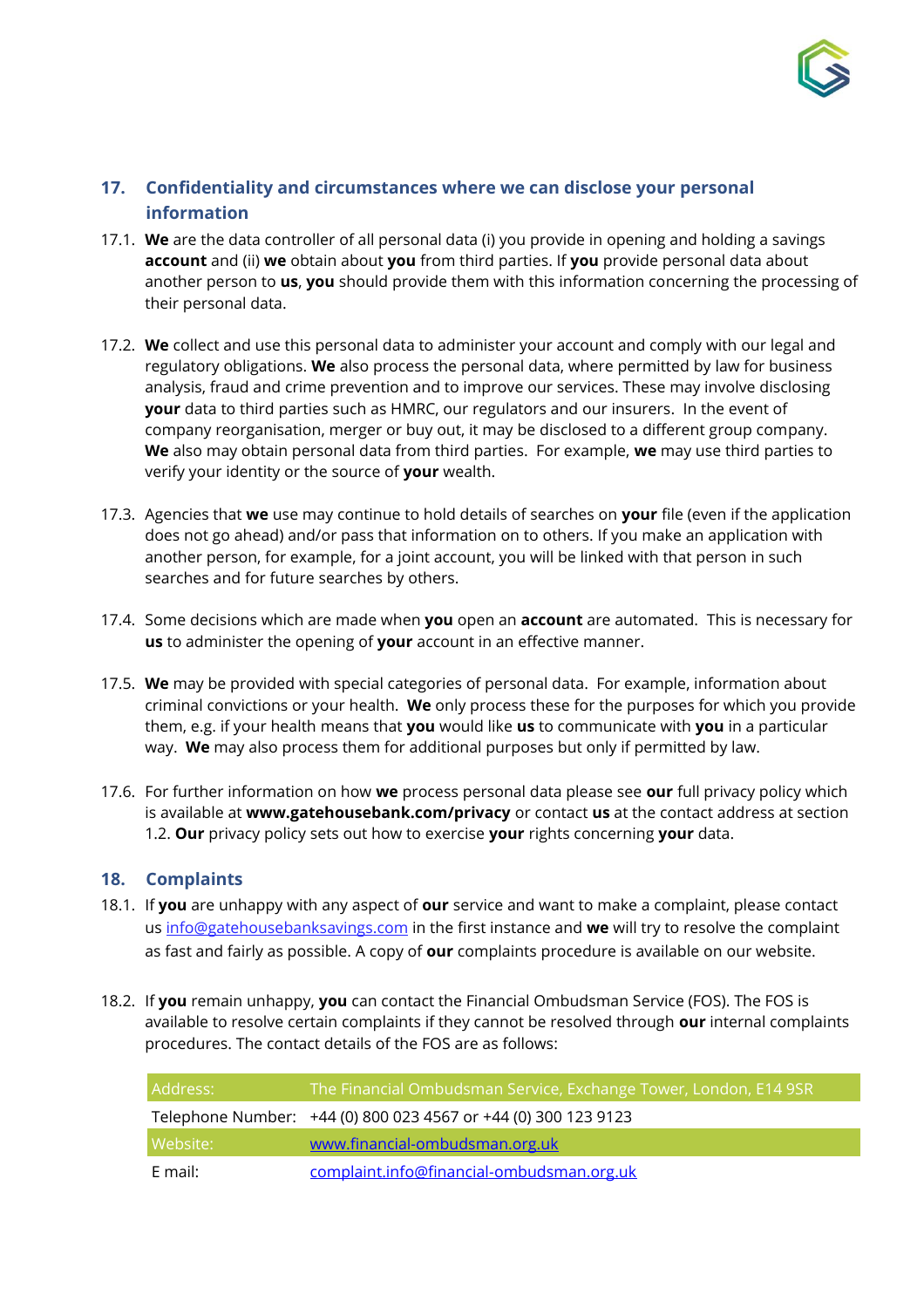

# <span id="page-11-0"></span>**19. Compensation**

- 19.1. If **your deposit amount** returns a loss, **we** shall offer to make good the amount of any shortfall that **you** may have suffered. **We** are required by current UK bank regulations and policy, to make this offer to **you**. If **you** choose to accept this offer, **you** shall be entitled to receive payment from **us** of the full amount that **you** had previously deposited with **us**. **You** are entitled to refuse this offer from **us**.
- 19.2. **We** would like to draw **your** attention to the guidance offered by **our Shariah Supervisory Board**. Their guidance is that if **you** accept **our** offer to make good the amount of any shortfall (set out in section 19.1), **you** will not be complying with Shariah principles.
- 19.3. **Your** eligible deposits are protected by the Financial Services Compensation Scheme (FSCS), the UK's deposit protection scheme. The FSCS can pay compensation if a bank is unable to meet its financial obligations. Each **account holder** is entitled to claim up to the current FSCS limit which relates to the total value of all **accounts you** hold with **us**. Currently, this is up to £85,000 per person and £170,000 for **joint accounts**. Any deposits **you** hold above these limits are not covered. Please visit www.fscs.org.uk for further information.

## <span id="page-11-1"></span>**20. Assigning/transferring our rights**

- 20.1. **We** may transfer **our** rights in relation to **your account.**
- 20.2. **We** may also transfer **our** obligations under this **agreement** at any time but if **we** do so **we** will transfer **our** obligations to someone **we** reasonably consider capable of performing them, so as not to reduce **your** protections**.**
- 20.3. **You** may not transfer any of **your** rights or obligations in relation to **your account**.

# <span id="page-11-2"></span>**21. Your agreement with us**

21.1. This **agreement** forms the entire agreement and understanding between **you** and **us** with respect to **your account** and replaces and cancels any prior agreement or understanding between **you** and **us** about **your account**.

# <span id="page-11-3"></span>**22. Severability**

22.1. If any term or provision, or any part of a term or provision, in this **agreement** shall be held to be illegal or unenforceable in any way, then that term or provision, or part of such term or provision, shall be deemed not to form part of this **agreement** but the enforceability of the remainder of this **agreement** shall not be affected.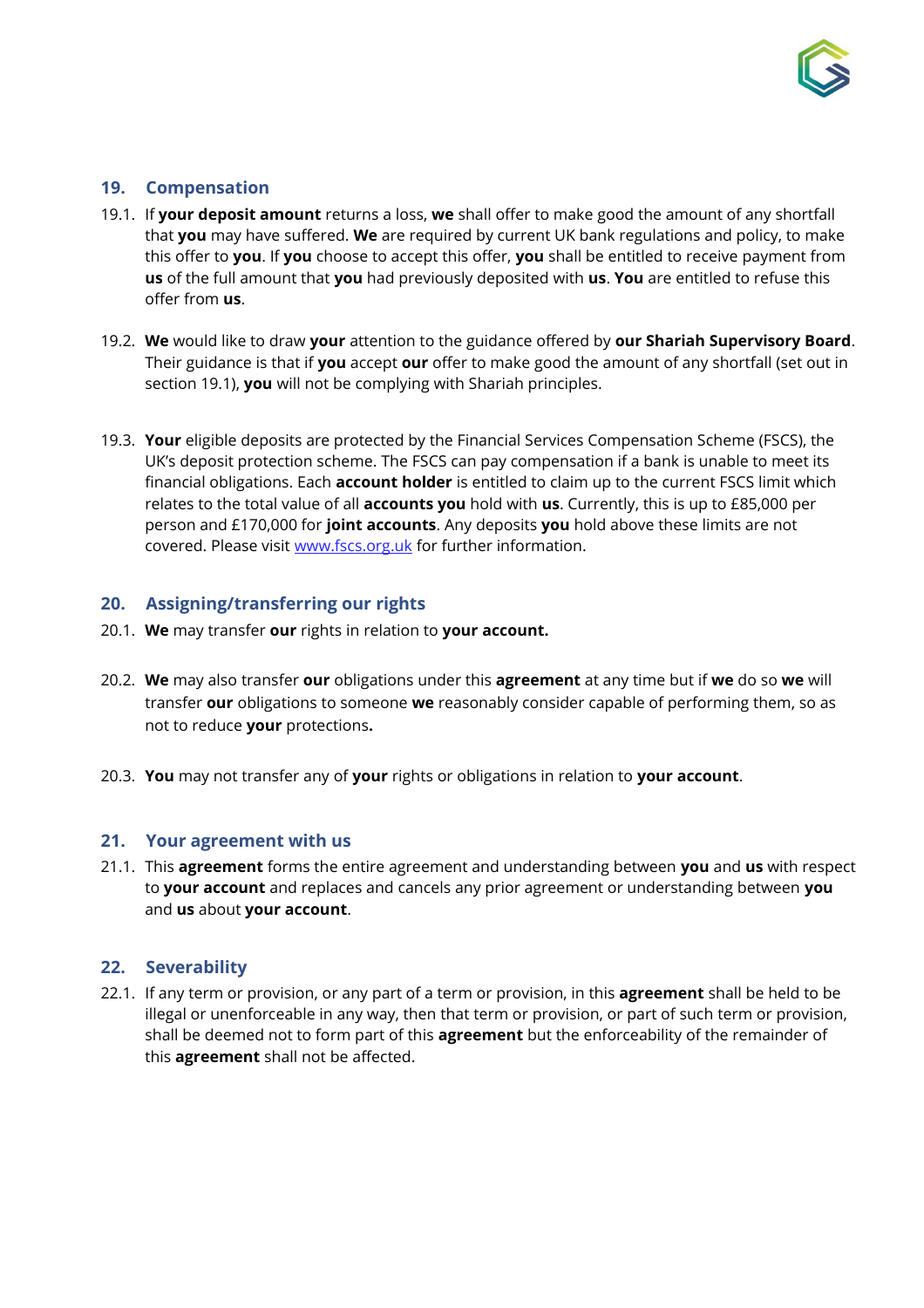

## <span id="page-12-0"></span>**23. Governing law and jurisdiction**

- 23.1. The laws of England and Wales govern this **agreement** and **we** both submit to the exclusive jurisdiction of the courts of England and Wales to settle any dispute between **us**, provided however, if **you** are a resident in Scotland **you** may start proceedings in the courts of Scotland and, if **you** are a resident in Northern Ireland, **you** may start proceedings in the courts of Northern Ireland.
- 23.2. As **we** both recognise and agree that the payment and/or receipt of interest is against Shariah principles, **we** agree that in any proceedings, neither of us will claim interest from the other and **we** both expressly waive and reject any entitlement to recover interest from the other including but not limited to any statutory rights.

#### <span id="page-12-1"></span>**24. Other provisions**

- 24.1. To help **us** improve **our** service **we** may record or monitor phone calls.
- 24.2. **We** may suspend **your** use of **your account** due to legal obligations that apply to **us**. If **we** are legally permitted, **we** may notify **you** about this.
- 24.3. From time to time, **we** may decide not to exercise some of **our** rights under these **general terms and conditions**, or **we** may give **you** additional time to comply with **your** obligations. However, if **we** do so **we** may still require **you** to comply with these **general terms and conditions** in the future.
- 24.4. These **general terms and conditions** are only enforceable by **you** or, where there is a **joint account**, by the **account holders**, and so the Contracts (Rights of Third Parties) Act 1999 does not apply to anyone who is not an **account holder**. This means that other people (for example, third parties) are not entitled to enforce these **general terms and conditions**.
- 24.5. Except as set out in section 20.2 and 23.2 above, **your** statutory rights are not affected by anything described in these **general terms and conditions**. If **you** wish to understand what statutory rights **you** have, please contact **us**.
- 24.6. These **general terms and conditions** are provided to **you** in English which is the language **we** will use to communicate with **you** throughout **our** dealings with **you** in relation to **your account**.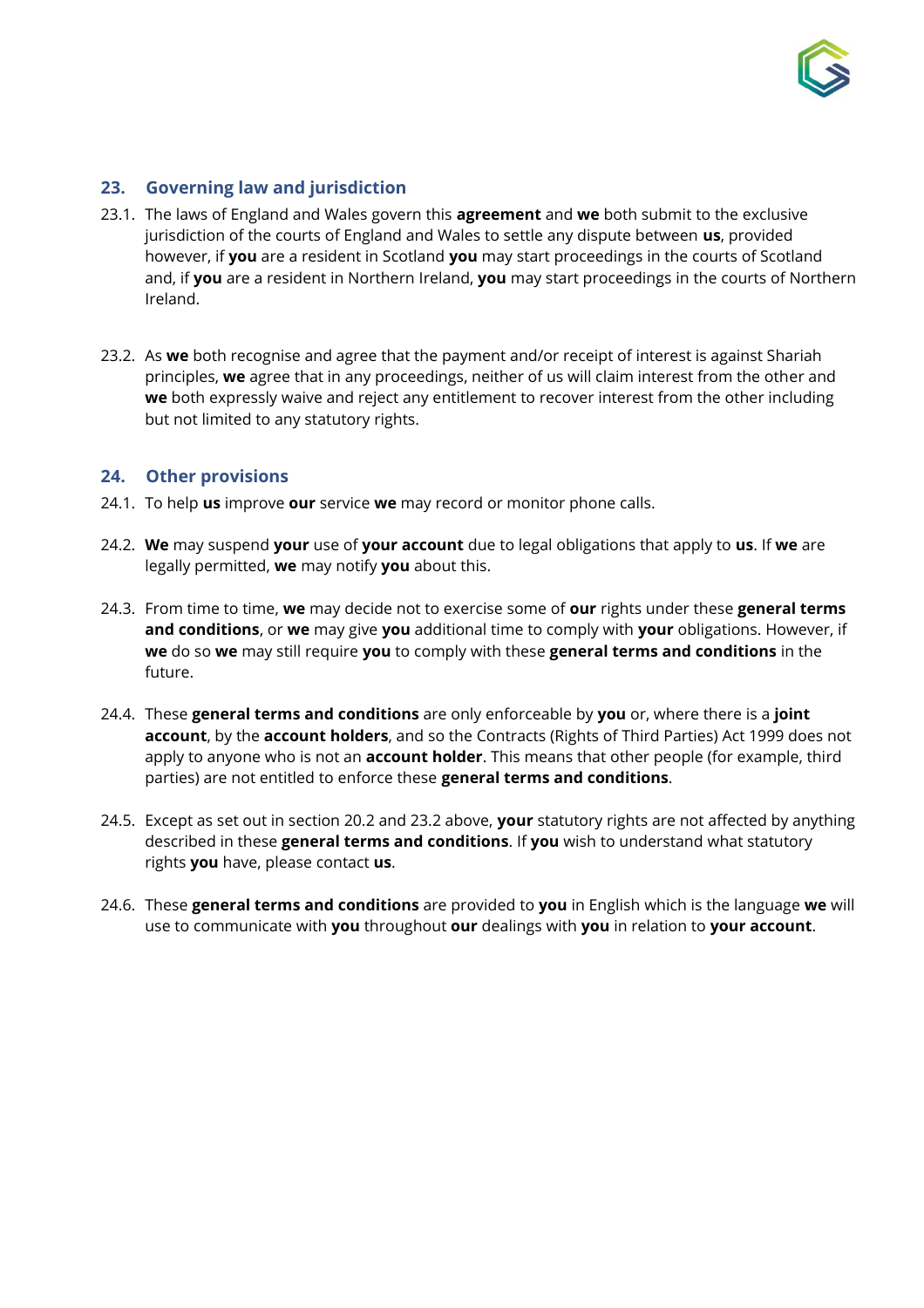

## <span id="page-13-0"></span>**Appendix 1: Fixed Term Account Terms and Conditions**

#### **1. Your Fixed Term Account**

- 1.1. In addition to the **general terms and conditions**, these **fixed term account terms and conditions** apply to **your fixed term account**.
- 1.2. Words in bold in these **fixed term account terms and conditions** have the same meaning as explained in the **general terms and conditions**.
- 1.3. If there are any inconsistencies between the **general terms and conditions** and these **fixed term account terms and conditions**, these **fixed term account terms and conditions** will apply to your **fixed term account**.
- 1.4. **You** should read these **fixed term account terms and conditions** carefully as these will apply when you open a **fixed term account** with us. Please keep a copy of these **fixed term account terms and conditions**. **You** can download and print another copy from **our** website.
- 1.5. These **fixed term account terms and conditions** are effective from the date on which **we** open your **fixed term account.**
- **2. Withdrawing funds and closing your fixed term account**
- 2.1. You may not withdraw funds or close **your fixed term account** before the end of the relevant **deposit period** apart from:
- (a) during your fourteen (14) calendar day "cooling off" period, as explained in section 6 of the **general terms and conditions**;
- (b) as explained in sections 15.2 or 15.3 of the **general terms and conditions**; or
- (c) in special circumstances where **we** agree in writing to close the **fixed term account**.
- 2.2. **You** must close **your fixed term account** if **you** stop being resident in the United Kingdom or at a BFPO address.
- 2.3. **We** can close your **fixed term account** with immediate effect by giving notice to **you** by email or by post if:
- (a) **we** are required by law or regulation to close **your fixed term account**;
- (b) **we** reasonably believe that **your fixed term account** is being used for an illegal purpose;
- (c) **your fixed term account** has been rendered inactive;
- (d) **we** reasonably suspect that you have given us false information or documentation;
- (e) **you** behave in a threatening, abusive or violent manner towards **our** staff;
- (f) **you** commit a material breach of the **agreement**;
- (g) a petition is presented for **you** to be made bankrupt or a bankruptcy order is made against **you**; or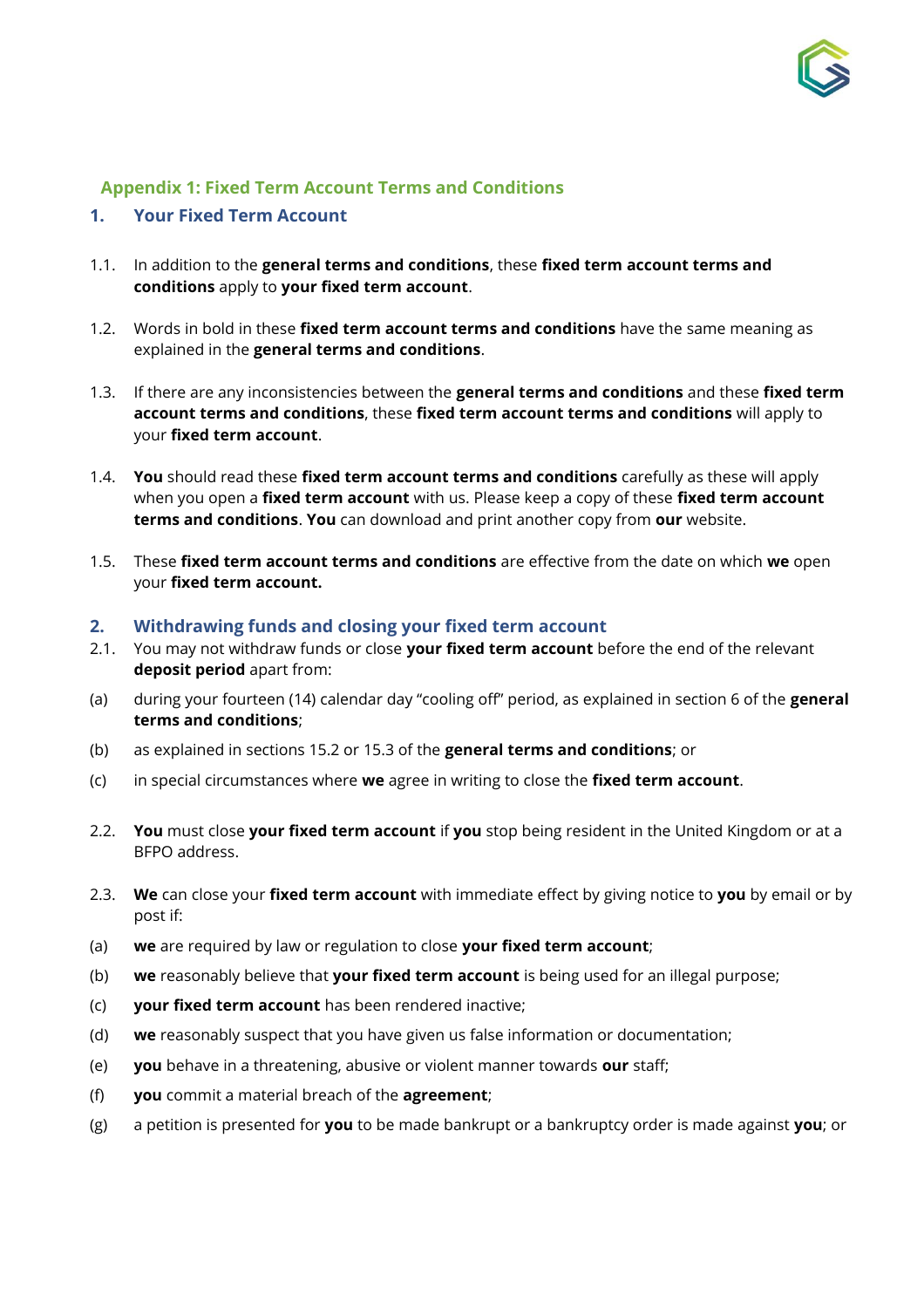

- (h) **you** are no longer resident in the United Kingdom or at a BFPO address.
- 2.4. If **we** close **your fixed term account** under section 2.3 of the **fixed term account terms and conditions**, any payment of **profit** is at **our** reasonable discretion.
- 2.5. If the **account closing date** or **maturity date** falls on a day which is not a **business day**, **your fixed term account** will be closed on the next **business day**.
- 2.6. **We** will contact **you** at least twenty five (25) calendar days before the **maturity date**, to advise **you** of **your** forthcoming maturity. **You** will need to log in to **your account** to view and select **your** maturity option. If **you** do not select any maturity option before the **maturity date**, **we** will automatically transfer **your** funds to an **easy access account** and the **easy access account terms and conditions** will apply from the **maturity date**.

#### **3. Profit rate**

- 3.1. Under the principles of Shariah **we** cannot guarantee the **profit** rate. However, **we** monitor the **account** on a daily basis to ensure that the **expected profit rate** will be met. In the unlikely event that the **expected profit rate** will not be met **we** will contact **you** advising of the new **expected profit rate**. You will then have the option to accept the rate or terminate this **agreement**  immediately upon which **we** will return the original deposit with the accrued **profit** up to that date.
- 3.2. **Your** profit will accrue on a daily basis and will be paid either annually (on the anniversary of your **account** opening) or monthly, as selected by you, and on the **maturity date. Your** profit will be paid into **your nominated account**, **your profit account,** or **reinvested** back into **your account**, as instructed by **you.** In the event a **fixed term account** is closed early in accordance with the **general terms and conditions,** profit will be paid on the **account closing date.**
- 3.3. If the **profit** exceeds the **expected profit**, **we** will pay the expected profit to **you** and **we** will be entitled to retain the remaining amount.
- 3.4. **We** will plant a tree in a UK woodland on your behalf for opening your **fixed term account**. Trees are planted in UK woodland projects certified by the UK Government's Woodland Carbon Code. For more information, please see [http://www.gatehousebank.com/personal/savings/woodland-saver](http://www.gatehousebank.com/personal/savings/woodland-saver-accounts)[accounts](http://www.gatehousebank.com/personal/savings/woodland-saver-accounts)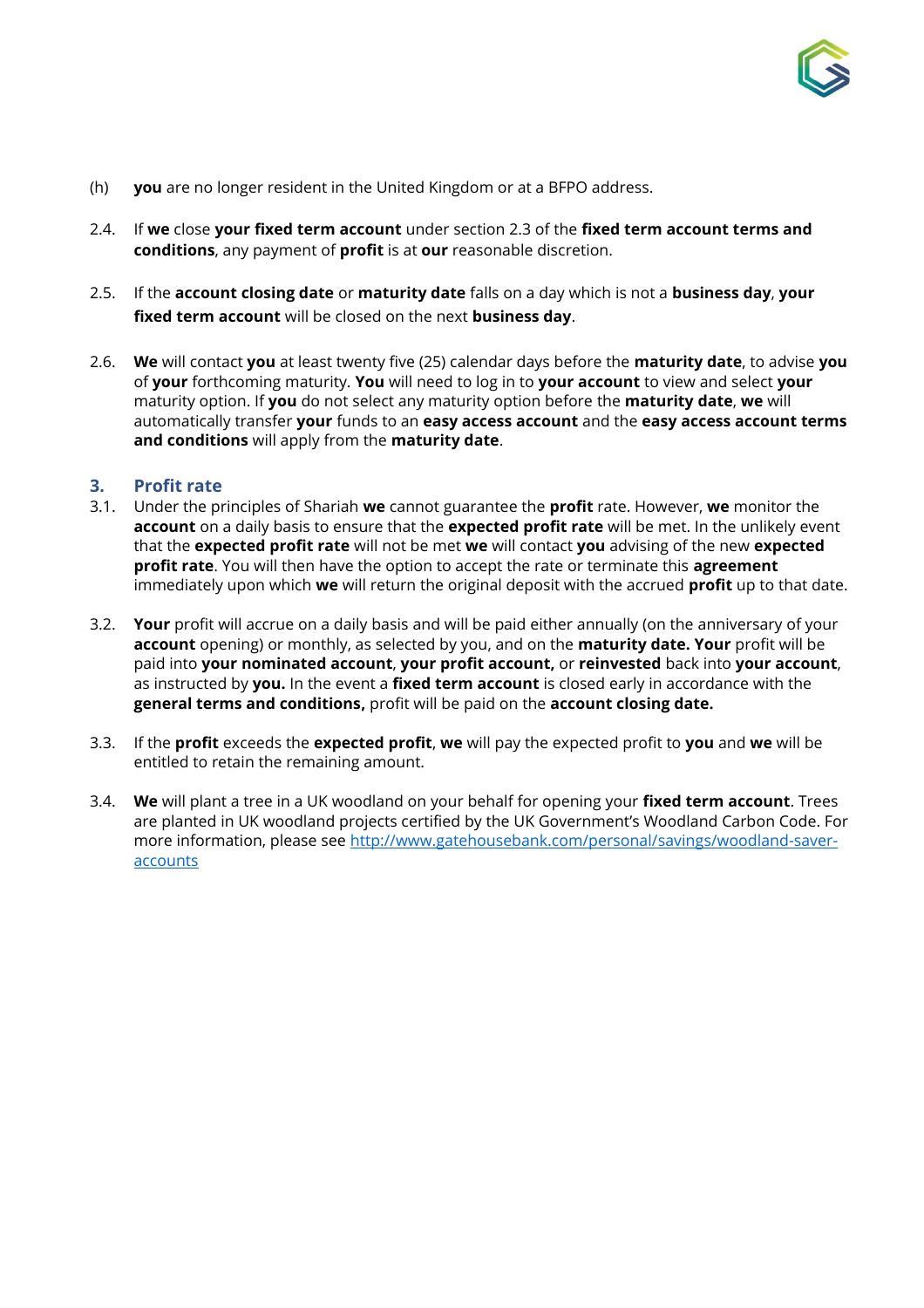

# <span id="page-15-0"></span>**Appendix 2: Notice Account Terms and Conditions**

#### **1. Your Notice Account**

- 1.1. In addition to the **general terms and conditions**, these **notice account terms and conditions** apply to **your notice account**.
- 1.2. Words in bold in these **notice account terms and conditions** have the same meaning as explained in the **general terms and conditions**.
- 1.3. If there are any inconsistencies between the **general terms and conditions** and these **notice account terms and conditions**, these **notice account terms and conditions** will apply to your **notice account**.
- 1.4. **You** should read these **notice account terms and conditions** carefully as these will apply when **you** open a **notice account** with **us**. Please keep a copy of these **notice account terms and conditions**. **You** can download and print another copy from **our** website.
- 1.5. These **notice account terms and conditions** are effective from the date on which **we** open your **notice account**.

#### **2. Depositing funds, withdrawing funds, and closing your notice account**

- 2.1. You can deposit funds into **your notice account** through **your nominated account.** The **key product information** sets out the minimum initial deposit amount, the minimum amount of any additional deposit and the maximum balance applicable to your **notice account**.
- 2.2. **You** can give us notice to withdraw funds from your **notice account** at any time by logging into **your** online **account**. The **key product information** sets out the minimum notice of a withdrawal **you** are required to give to **us**. There is no limit to the number of withdrawals **you** can make.
- 2.3. On the expiry of the notice period set out in the **key product information**, **we** will automatically debit funds from **your notice account** and transfer them to **your nominated account,** or another **savings account** held with us.
- 2.4. **You** may cancel **your** withdrawal notice by logging into **your account** online at least one business day before **your** withdrawal notice expires, in which case **we** will not debit **your notice account**. **You** will be required to provide us with a new notice for any subsequent withdrawal (which will be subject to a new notice period).
- 2.5. **You** may close **your notice account**:
- (a) during **your** fourteen (14) calendar day "cooling off" period, as explained in section 6 of the **general terms and conditions**;
- (b) as explained in sections 15.2 and 15.3 of the **general terms and conditions**; or
- (c) at any time when **your notice account** has a zero balance by giving us notice.
- 2.6. **You** must close **your notice account** if **you** stop being resident in the United Kingdom or at a BFPO address.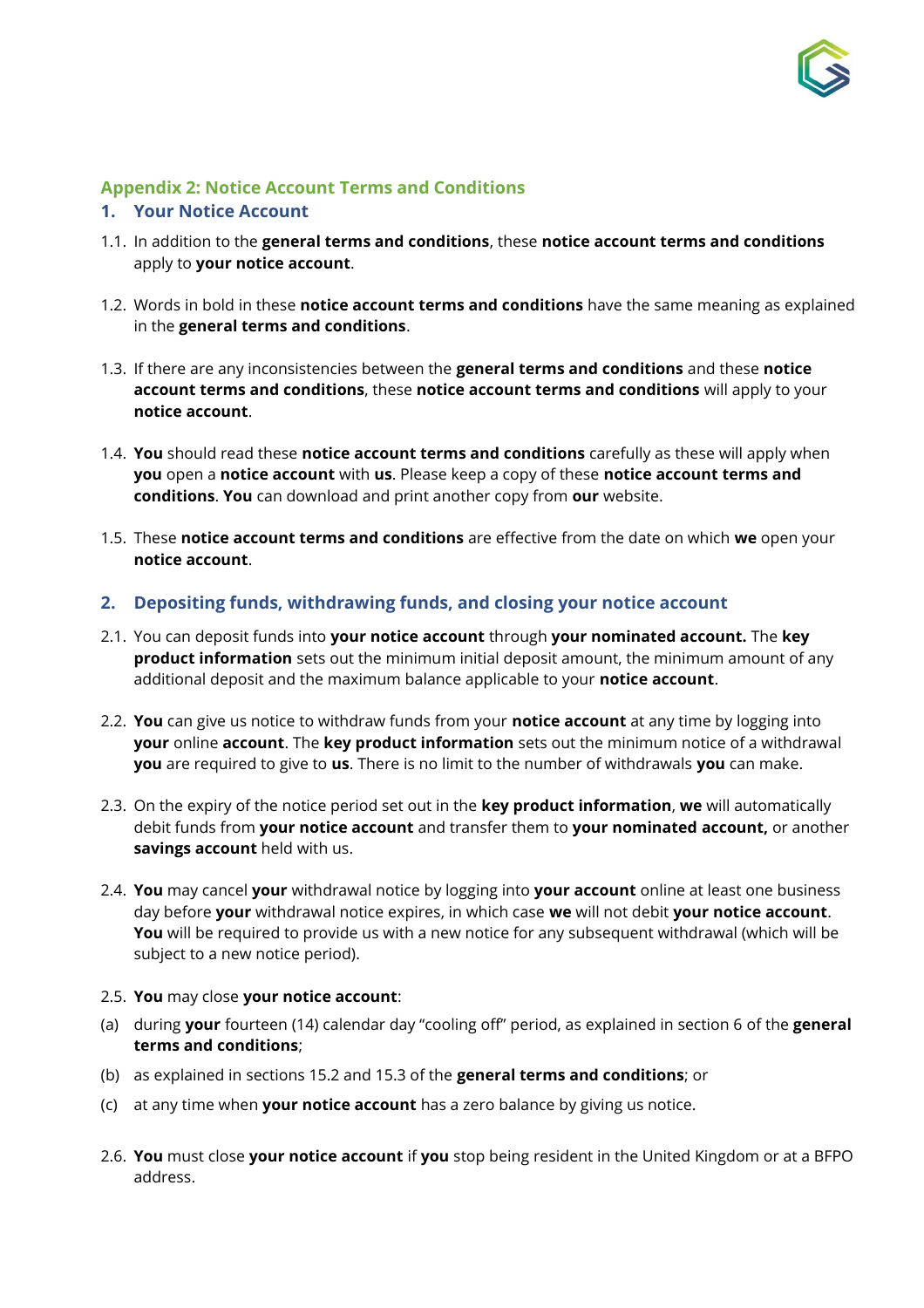

- 2.7. **We** can close **your notice account** with immediate effect by giving notice to **you** by email or by post if:
- (a) **we** are required by law or regulation to close **your notice account**;
- (b) **we** reasonably believe that **your notice account** is being used for an illegal purpose;
- (c) **your notice account** has been rendered inactive;
- (d) **we** reasonably suspect that **you** have given **us** false information or documentation;
- (e) **you** behave in a threatening, abusive or violent manner towards **our** staff;
- (f) **you** commit a material breach of the **agreement**;
- (g) a petition is presented for **you** to be made bankrupt or a bankruptcy order is made against you; or
- (h) **you** are no longer resident in the United Kingdom or at a BFPO address.
- 2.8. If **we** close **your notice account** under section 2.7 of the **notice account terms and conditions**, any payment of **profit** is at **our** reasonable discretion. If the **closing date** falls on a day which is not a **business day, your notice account** will be closed on the next **business day**.

# **3. Profit rate**

- 3.1. Your **notice account** earns a variable **profit** rate and is subject to change from time to time. **You** can find out what your current **profit** rate is by logging into **your account** online. If the **profit** rate applicable to **your notice account** changes, **we** will notify you by email, in advance of any **profit**  rate change.
- 3.2. **Your** profit will accrue on a daily basis and will be paid into **your nominated account, profit account**, or **reinvested** back into **your notice account** on either a monthly basis or an annual basis (as selected by **you**) or when **you** close **your notice account**.
- 3.3. As **your notice account** is a variable **profit** rate **account**, any change to the **profit** rate applicable to the **account** will not be deemed, for the purpose of section 15.2, to be a change that makes these **terms and conditions** less favourable to you. If **you** would like to close **your account** as a result of a change to the **profit** rate, you must notify **us** of your decision and withdraw all funds from **your notice account** in accordance with section 2.2 of this appendix 2.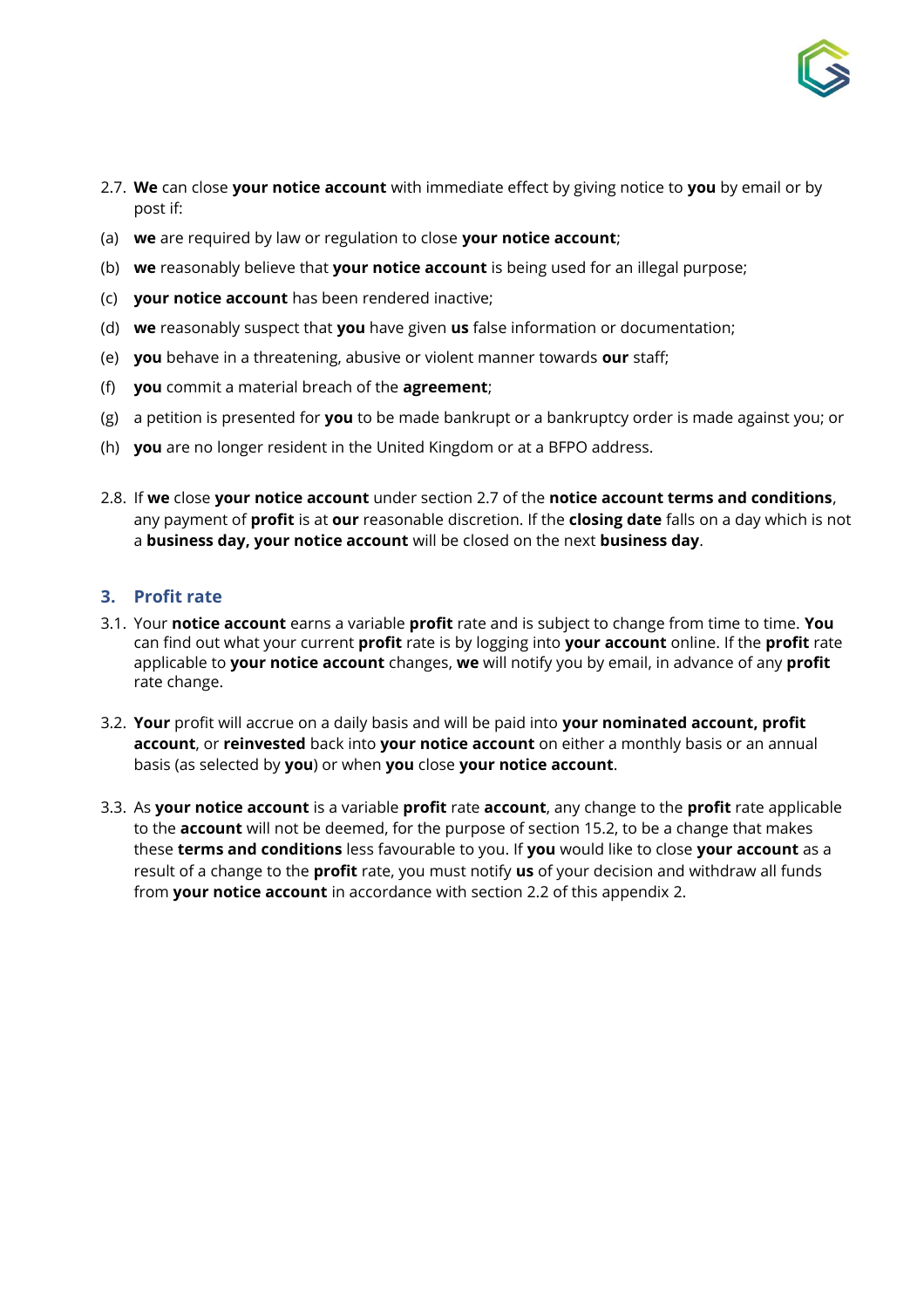

# <span id="page-17-0"></span>**Appendix 3: Easy Access Account Terms and Conditions**

#### **1. Your Easy Access account**

- 1.1. In addition to the **general terms and conditions,** these **easy access account terms and conditions** apply to your **easy access account.**
- 1.2. Words in bold in these **easy access account terms and conditions** have the same meaning as explained in the **general terms and** conditions
- 1.3. If there are any inconsistencies between the **general terms and conditions** and these **easy access account terms and conditions**, these **easy access account terms and conditions** will apply to your easy access account.
- 1.4. **You** should read these **easy access account terms and conditions** carefully as these will apply if **you** open an **easy access account** or **your** funds are transferred into an **easy access account** on the maturity of **your fixed term account** as set out in section 2.6 of **your fixed term account terms and conditions.** Please keep a copy of these **easy access account terms and conditions**. You can download and print another copy from our website.
- 1.5. **Your easy access account** is an instant access savings account. **You** can withdraw all or part of **your** funds to **your nominated account**.

#### **2. Withdrawing funds and closing your easy access account**

- 2.1. **You** can transfer funds out of **your easy access account** at any time by logging into **your** online **account** and **you** do not have to give notice to do so. **Your** log in details will remain the same as those provided to you when you opened your account.
- 2.2. Once **we** have received **your** instruction and authorisation to make an immediate payment out of **your easy access account,** it cannot be withdrawn. **You** can cancel a future dated payment if **you** give **us** notice by no later than close of business on the business day before the date **you** had requested for this payment to take place.
- 2.3. **You** may close **your easy access account** at any time logging in online and instructing a total withdrawal of your funds. **We** may close **your easy access account** by giving you at least 2 months' notice apart from in the following circumstances, in which case **we** can do this with immediate effect by giving **you** notice by email or post:
- (a) **we** are required by law or regulation to close **your easy access account**;
- (b) **we** reasonably believe that **your easy access account** is being used for an illegal purpose;
- (c) **your easy access account** has been rendered inactive;
- (d) **we** reasonably suspect that you have given us false information or documentation;
- (e) **you** behave in a threatening, abusive or violent manner towards our staff;
- (f) **you** commit a material breach of the agreement;
- (g) a petition is presented for **you** to be made bankrupt or a bankruptcy order is made against you;
- (h) or **you** are no longer resident in the United Kingdom or at a BFPO address.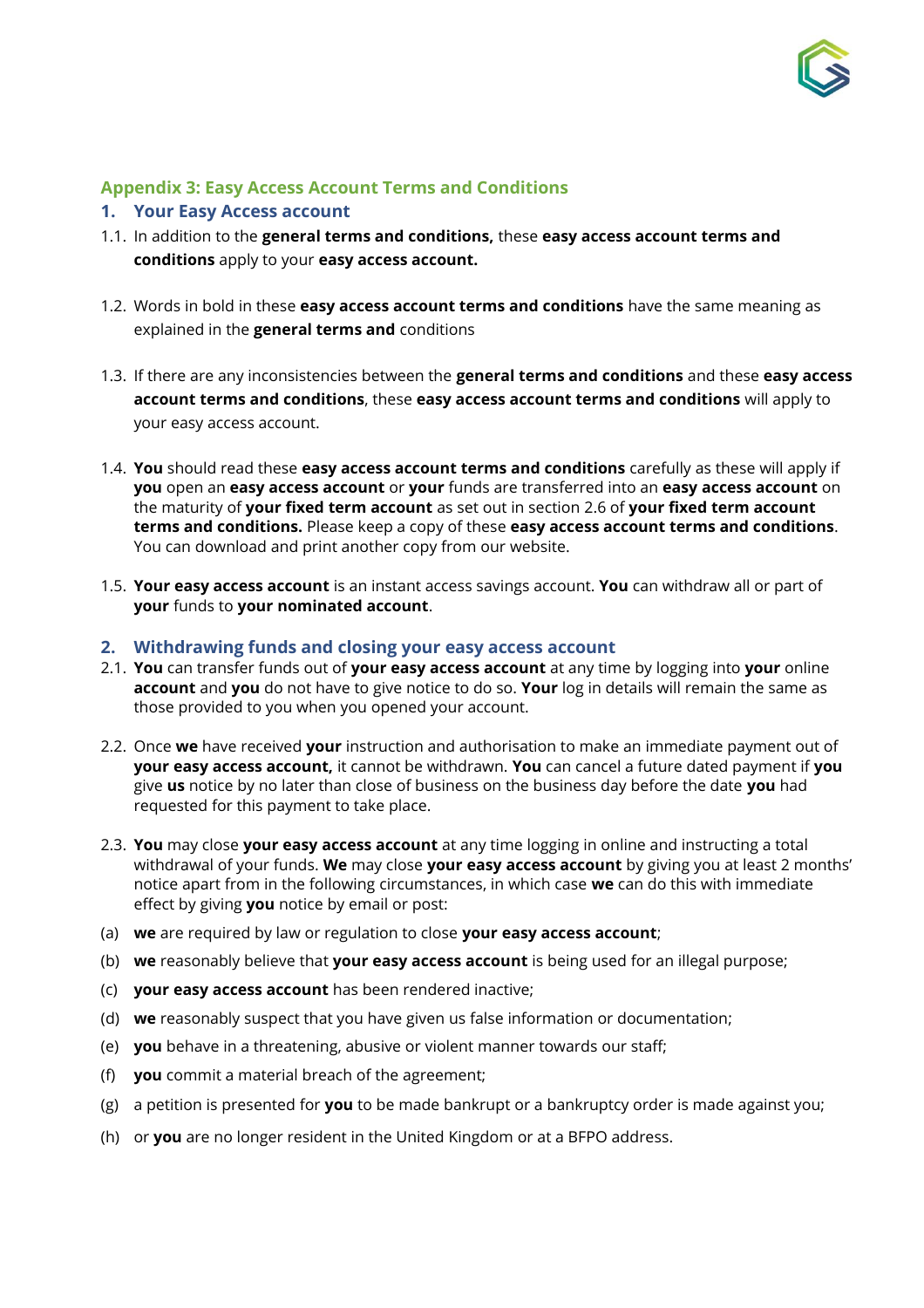

- 2.4. If **we** close **your easy access account** under this section, any payment of **profit** is at **our** reasonable discretion. If the **closing date** falls on a day which is not a **business day**, your **easy access account** will be closed on the next **business day**.
- 2.5. **You** are liable for an unauthorised transaction if **you** acted fraudulently or intentionally or with gross negligence failed to keep **your** security details safe. Where **you** have failed to keep your security details safe in any other circumstance **you** may be liable for up to £50 for any loss **you** incur up until the point **you** notify us that your security details have been lost, stolen, misappropriated or otherwise used without **your** authorisation.

## **3. Profit rate**

- 3.1. **Your easy access account** earns a variable **profit** rate and is subject to change from time to time. **You** can find out what your current profit rate is by logging into **your account** online. If the **profit** rate applicable to **your easy access account** changes, **we** will notify **you** by email.
- 3.2. Your **profit** will accrue on a daily basis and will be paid into **your nominated account, profit account** or reinvested back into **your account** on an annual or monthly basis (as selected by you) or when **you** close **your easy access account**.
- 3.3. As **your easy access account** is a variable **profit** rate **account**, any change to the **profit** rate applicable to the **account** will not be deemed, for the purpose of section 15.2 of the **general terms and conditions**, to be a change that makes these **terms and conditions** less favourable to **you**. If **you** would like to close **your account** as a result of a change to the **profit** rate, you must notify **us** of your decision and withdraw all funds from **your easy access account** in accordance with section 2.1 of this appendix 3.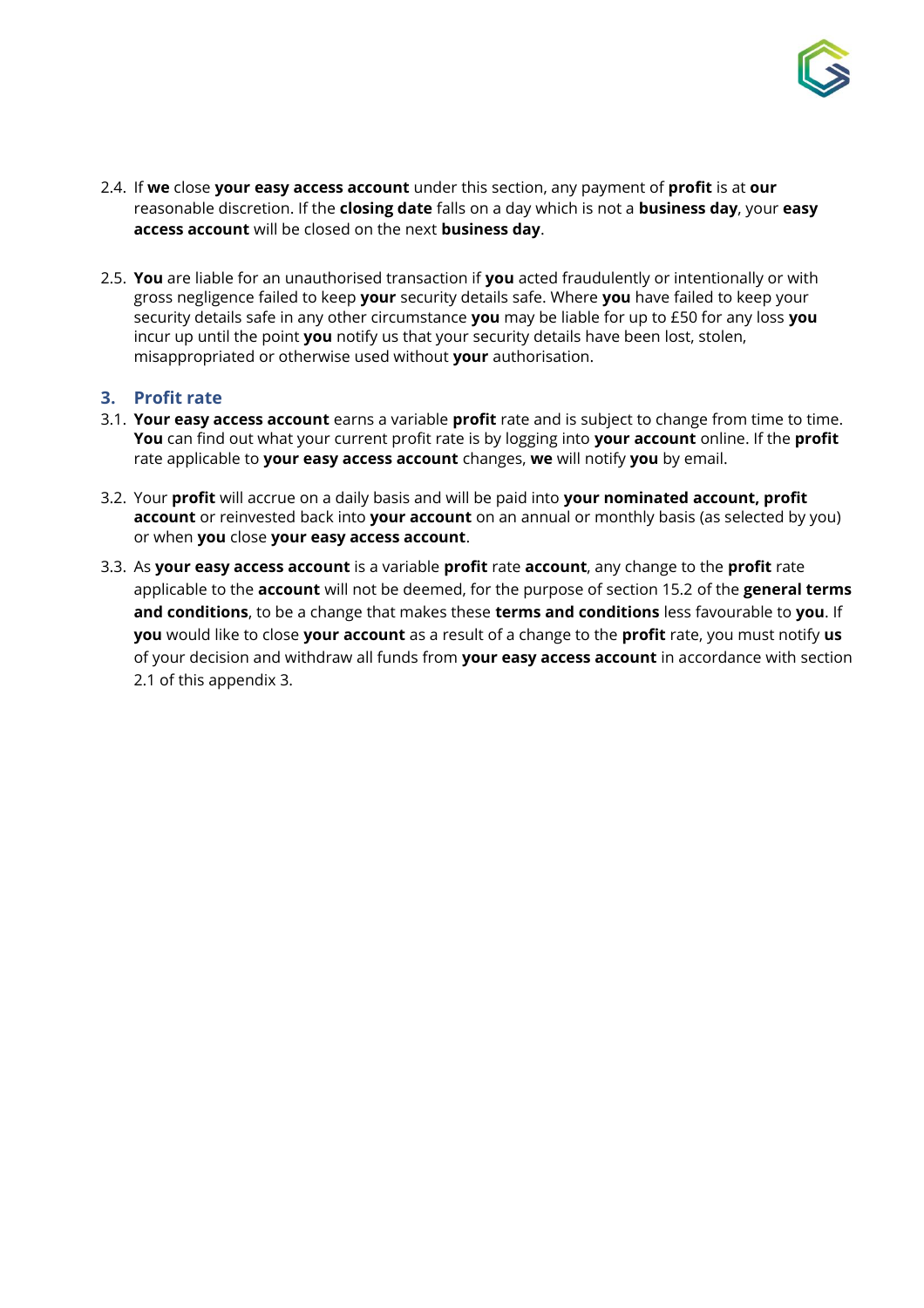

## **Appendix 4: Cash ISA Terms and Conditions**

#### **1. Your Cash ISA**

- 1.1. In addition to the **general terms and conditions**, these **Cash ISA terms and conditions** apply to **your Cash ISA**.
- 1.2. Words in bold in these **Cash ISA terms and conditions** have the same meaning as explained in the **general terms and conditions**.
- 1.3. If there are any inconsistencies between the **general terms and conditions** and these **Cash ISA terms and conditions**, these **Cash ISA terms and conditions** will apply to your **Cash ISA**.
- 1.4. To open a **Cash ISA you** must be 18 years or over and either:
- (a) be resident in the United Kingdom; or
- (b) have general earnings from overseas Crown employment which is subject to United Kingdom tax under Section 28 of the Income Tax (Earnings & Pensions) Act 2003, or be married to, or in a civil partnership with such a person.
- 1.5. If **you** no longer meet the requirements in section 1.4. **you** will retain the benefits of **your Cash ISA** up to the last business day you meet the criteria. **You** will only be permitted to make further payments into **your Cash ISA** if you satisfy the criteria in section 1.4. again.
- 1.6. **You** must not have subscribed to another cash ISA or already invested the maximum amount in any combination of permitted ISAs in the same tax year.
- 1.7. The **Cash ISA** will be and must remain in **your** beneficial ownership and must not be used as security for a loan.
- 1.8. These **Cash ISA terms and conditions** are governed by the "**ISA Regulations**" (the Individual Savings Account Regulations 1998 as amended, substituted or replaced from time to time). Expected profit on ISAs is tax free, therefore it does not count towards **your** Personal Savings Allowance.
- 1.9. We will tell **you** if we become aware that **your Cash ISA** is, or will become, no longer exempt from tax under the **ISA Regulations**.
- 1.10. **You** should read these **Cash ISA account terms and conditions** carefully as these will apply when you open a **Cash ISA account** with us. Please keep a copy of these **Cash ISA account terms and conditions**. **You** can download and print another copy from **our** website.
- 1.11. If **we** delegate to any person any of our functions and responsibilities under these **Cash ISA terms and condition**, **we** will satisfy ourselves that they are competent to carry out such functions and responsibilities.
- 1.12. **Cash ISAs** can only be opened in sole name only, joint accounts are not permitted.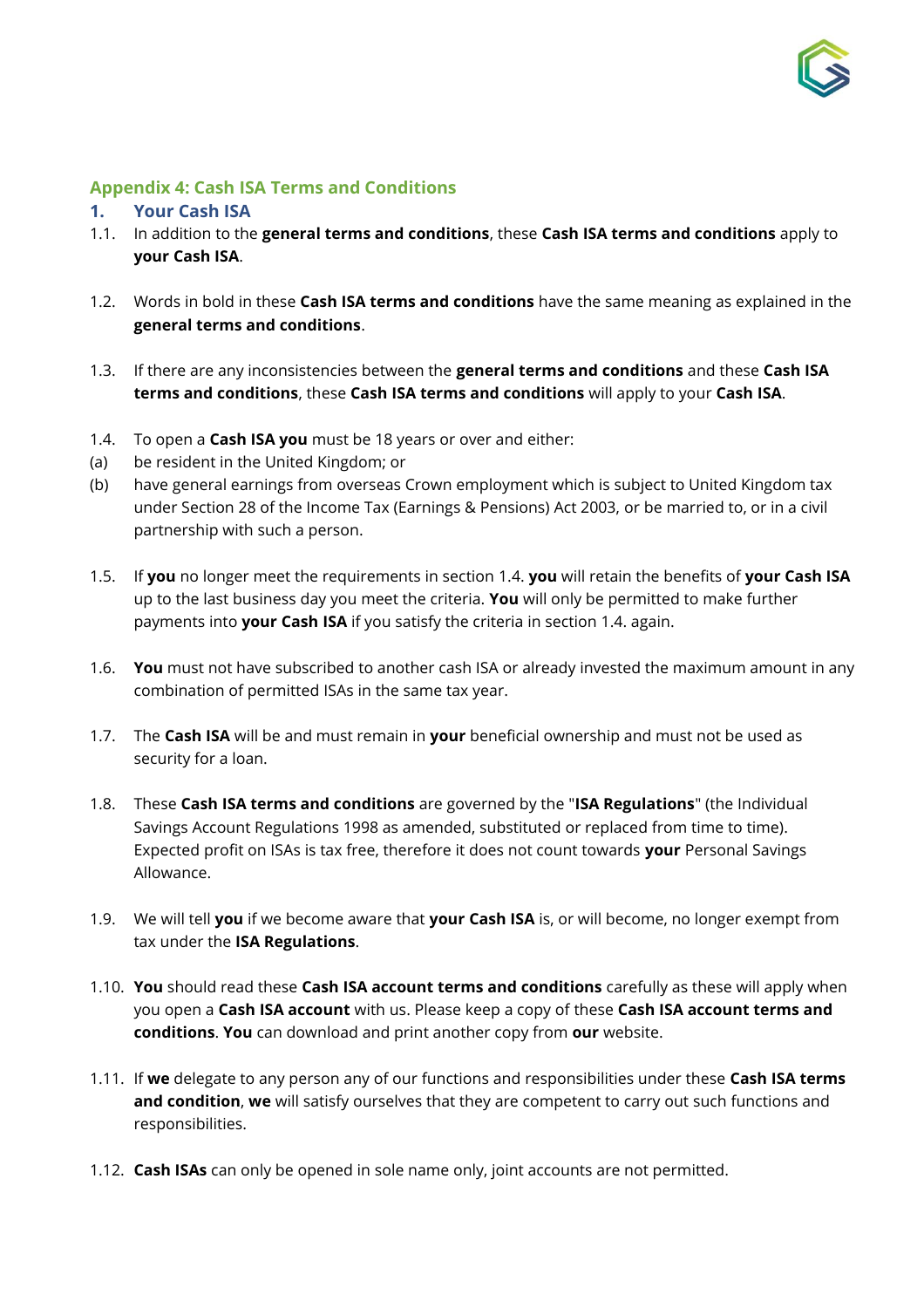

#### 1.13. These **Cash ISA terms and conditions** are effective from the date on which we open your **Cash ISA**.

- 1.14. For new subscriptions, **you** can pay up to the annual ISA subscription limit set by the Government from time to time into a **Cash ISA** in each tax year. You can find out what the annual Cash ISA allowance is by contacting us using the contact details contained in clause 1.2 of the **general terms and conditions** or by visiting HMRC's website hmrc.gov.uk. A deposit can exceed the current subscription limit if it is an ISA transfer from a previous year's subscription.
- 1.15. If **your account** balance falls below the "minimum deposit balance" due to transfers**, your account** will be closed and any remaining funds will be returned to **your nominated account**.
- 1.16. **We** accept transfers into your **Cash ISA** from both Cash ISAs and Stocks and Shares ISAs held by other providers. Transfers from Cash ISA providers are permitted by electronic transfer or cheque, transfers from Stocks and Shares ISA providers are permitted by BACS payment or cheque. We will pay the money into **your Cash ISA** within three working days of receipt of the money and accompanying information from the other ISA provider.
- 1.17. If **you** wish to transfer part or all of **your** Cash ISA to another ISA provider, **you** will need give **your**  transfer instructions to your new ISA provider. We will carry out the transfer within 5 business days of receiving the instruction to transfer from **your** new ISA provider. If **you** are transferring the current year's subscriptions, the total of the current year's subscriptions must be transferred.
- 1.18. **Profit** less than the amount of £1.00 will not be paid into **your nominated account** until sufficient **profit** has accumulated. **Profit** will be paid into **your nominated account** when the total amount is more than £1.00.
- 1.19. **You** can cancel **your Cash ISA** within 14 days from the date your account is funded by following the cancellation instructions contained at clause 6.2 of the **general terms and conditions**. If **you** cancel within the 14 day period, we will return **your** deposit and any profit earned to your nominated account. If an ISA account is cancelled in this way and your deposit was paid to us direct, it will not count as a subscription to an ISA for the tax year we receive it.
- 1.20. If the deposit was transferred from another ISA provider and you request it is returned to your nominated account, you will no longer hold ISA status.
- 1.21. If the deposit was transferred from another ISA provider and you request it is returned to that ISA provider, your ISA status will not be affected. In this instance we will contact the previous ISA provider by telephone to request the return of funds. Returned funds will be sent to the previous ISA provider by cheque.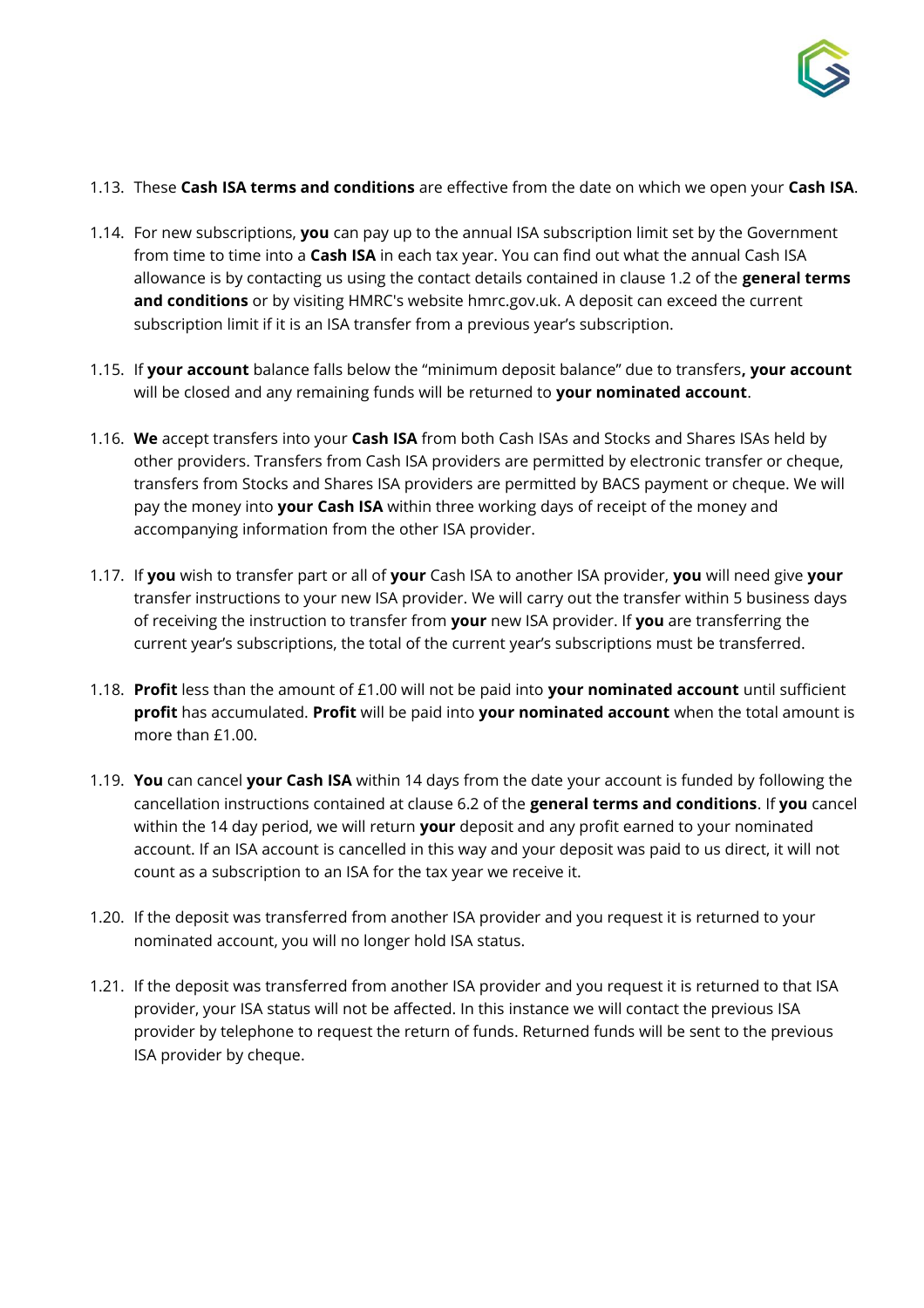

## **2. Additional terms and conditions applicable to Fixed Term Cash ISAs**

- 2.1. **You** can:
- (a) Make a partial or total withdrawal from **your Fixed Term Cash ISA** (withdrawals can be made through **your account** online. We will process such withdrawals by the end of the next business day following receipt of **your** instructions);
- (b) request a partial or full transfer of funds in your **Fixed Term Cash ISA** to another ISA provider (we will process any such request in accordance with the ISA Regulations and section 1.18. above); and/or
- (c) close the account, at any time during the fixed term, however as a result we will reduce the expected profit on **your account**, as further explained in the **key product information** and product summary box that has been provided to you separately.
- 2.2. **You** can close **your Fixed Term Cash ISA** account by logging into **your account** online in accordance with section 2.1.
- 2.3. **You** can cancel **your Fixed Term Cash ISA** in accordance with section 1.19. If **you** don't cancel **your**  account, **you** will remain bound by the account closure terms contained in section 2.1(c) above.
- 2.4. **We** will contact **you** at least twenty five (25) calendar days before the **maturity date**, to advise **you** of the forthcoming maturity of **your Cash ISA account**. **You** will need to log in to **your account** to view and select **your** maturity option. If **you** do not select any maturity option before the **maturity date**, **we** will automatically transfer **your** funds to an **Easy Access Cash ISA**. The withdrawal terms for Easy Access Cash ISAs will apply from the **maturity date**.
- 2.5. If the **account closing date** or **maturity date** falls on a day which is not a **business day**, **your Fixed Term Cash ISA** will be closed on the next **business day**.
- 2.6. Under the principles of Shariah **we** cannot guarantee the **profit** rate. However, **we** monitor the **account** on a daily basis to ensure that the **expected profit rate** will be met. In the unlikely event that the **expected profit rate** will not be met **we** will contact **you** advising of the new **expected profit rate**. You will then have the option to accept the rate or terminate the **agreement**  immediately upon which **we** will return the original deposit with the accrued profit up to that date.
- 2.7. **Your** profit will accrue on a daily basis and will be paid into **your nominated account** or **profit account** on an annual (on the anniversary of the **account** opening), or monthly basis and on the **maturity date** (or on the **account closing date** in case the **Fixed Term Cash ISA** is closed early in accordance with the **general terms and conditions)**.
- 2.8. If the **profit** exceeds the **expected profit**, **we** will pay the expected profit to **you** and **we** will be entitled to retain the remaining amount.
- 2.9. **We** will plant a tree in a UK woodland on your behalf for opening **your Fixed Term Cash ISA**. Trees are planted in UK woodland projects certified by the UK Government's Woodland Carbon Code. For more information, please see [www.gatehousebank.com/personal/savings/woodland-saver-](http://www.gatehousebank.com/personal/savings/woodland-saver-accounts)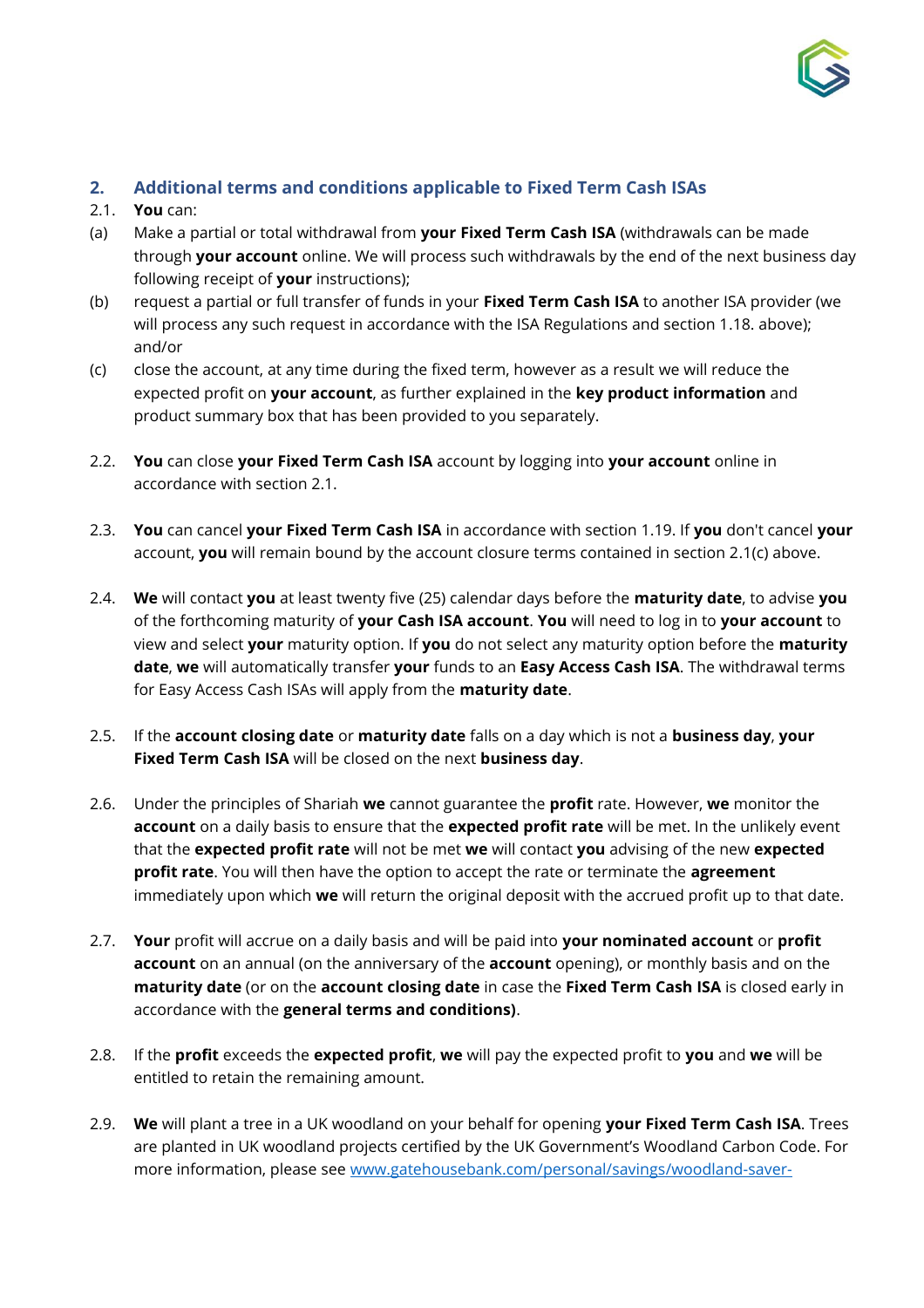

#### [accounts.](http://www.gatehousebank.com/personal/savings/woodland-saver-accounts)

### **3. Additional terms and conditions applicable to Easy Access Cash ISAs**

- 3.1. **You** can:
- (a) make a partial or total withdrawal from **your Easy Access Cash ISA (**withdrawals can be made through **your account** online. We will process such withdrawals by the end of the next business day following receipt of **your** instructions);
- (b) request a partial or full transfer to another ISA provider (we will process this request in accordance with the ISA Regulations and section 15 above); and/or
- (c) close the account, at any time. **You** can close **your Easy Access Cash ISA** account by logging into **your account** online.
- 3.2. Once **we** have received **your** instruction and authorisation to make an immediate payment out of your **Easy Access Cash ISA**, it cannot be withdrawn. **You** can cancel a future dated payment if **you** give **us** notice by no later than close of business on the business day before the date **you** had requested for this payment to take place.
- 3.3. **Your Easy Access Cash ISA** earns a variable **profit rate** and is subject to change from time to time. **You** can find out what your current **profit rate** is by logging into your account online. If the profit rate applicable to **your Easy Access Cash ISA** changes, **we** will notify **you** by email before the change takes effect.
- 3.4. **Your** profit will accrue on a daily basis and will be paid into **your nominated account, profit account** or **your Easy Access Cash ISA** on an annual basis, or monthly basis (as selected by **you**) or when **you** close **your Easy Access Cash ISA**.
- 3.5. As **your Easy Access Cash ISA** is a variable **profit rate** account, any change to the **profit rate** applicable to the account will not be deemed, for the purpose of section 15.2 of the **general terms and conditions**, to be a change that makes these **Cash ISA terms and conditions** less favourable to **you**. If **you** would like to close **your account** as a result of a change to the **profit rate**, **you** must notify **us** of **your** decision and withdraw all funds from **your Easy Access Cash ISA** in accordance with section 3.1 of this appendix 4.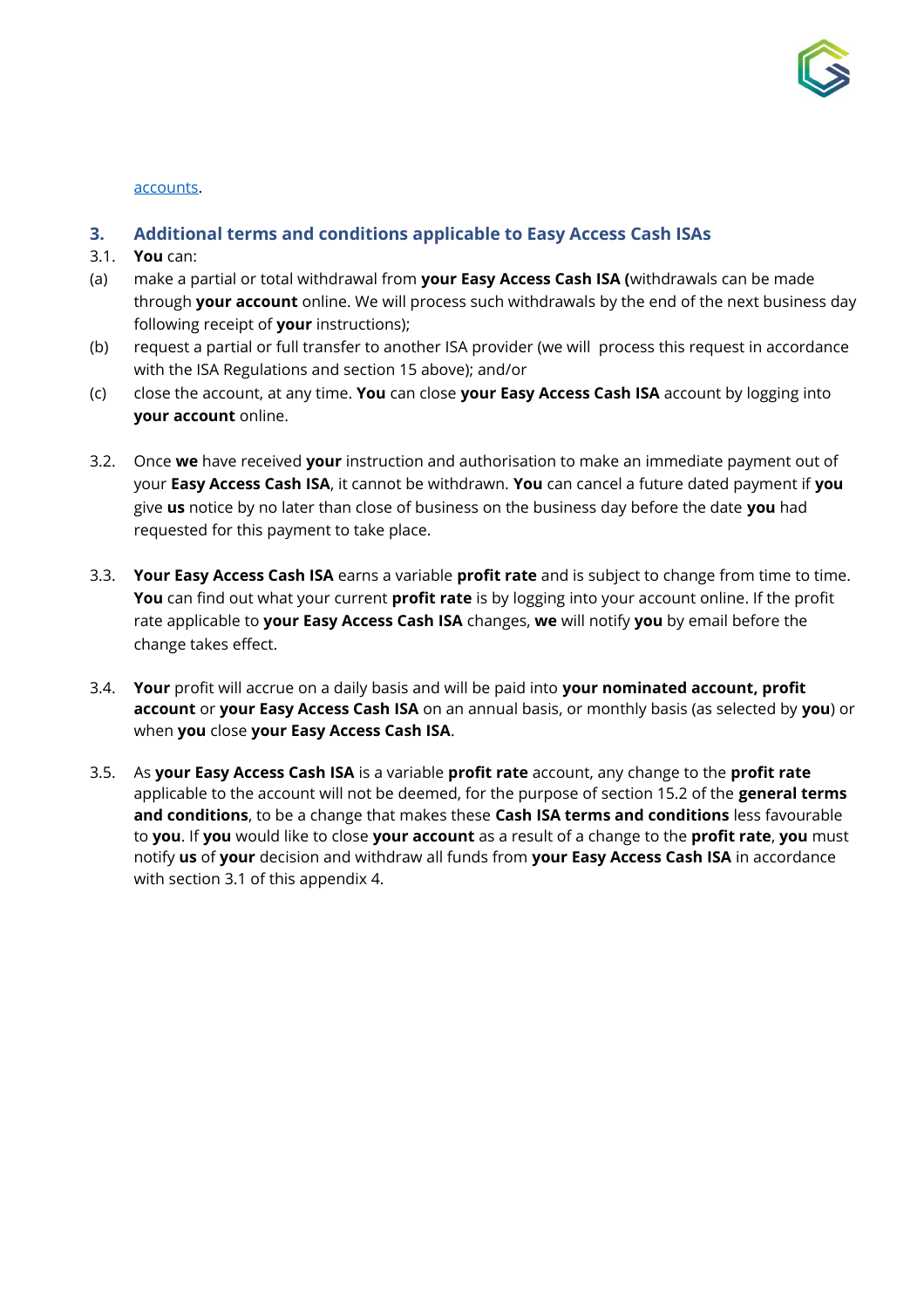

### <span id="page-23-0"></span>**Glossary**

Defined terms used in these **general terms and conditions** and **appendices** are set out below:

**account** means **your** savings account, opened in accordance with these **terms and conditions** and includes references to a **joint account**. These **terms and conditions** apply to **you** even if the name on **your account** or the account number changes

**account closing date** means the date on which **your account** is closed in accordance with these **terms and conditions**, rather than at maturity

**account holder** means the **person** (or, in the case of a **joint account**, **persons**) in whose name(s) an **account** has been opened

**agreement** means the **agreement** between **us** made up of the **online account opening form** and these **terms and conditions** together

**business day** means Monday to Friday, excluding English Bank Holidays

**Cash ISA** means **your** Individual Savings Account opened in accordance with section 3 of the **general terms and conditions**. The **general terms and conditions** apply to **your Cash ISA** as well as the **Cash ISA terms and conditions** 

**Cash ISA terms and conditions** means the **terms and conditions** applicable to **your Cash ISA** set out at appendix 4

**deposit amount** means the amount of funds initially available in the **account** to be invested by **us** which should be equal to or greater than the **minimum deposit amount** less any **profit**, which is paid and which sum is intended to be a deposit for the purposes of the Financial Services and Markets Act 2000

#### **deposit period** means:

- (a) in respect of **your fixed term account**, the period of time between **your fixed term account** opening and maturity, for example, a period of twelve (12) months, twenty-four (24) months, thirtysix (36) months, or sixty (60) months as the case may be, as specified by **you** in the **online account opening form**; and
- (b) in respect of **your notice account**, the period set out in the **key product information** starting with the day on which **your notice account** is opened with **us** and each subsequent period of that length thereafter.

**easy access account** means **your easy access account** opened in accordance with section 3 of the **general terms and conditions**. These **general terms and conditions** apply to **your easy access account** as well as the **easy access account terms and conditions** 

**easy access account terms and conditions** means the **terms and conditions** applicable to **your easy access account** set out at appendix 3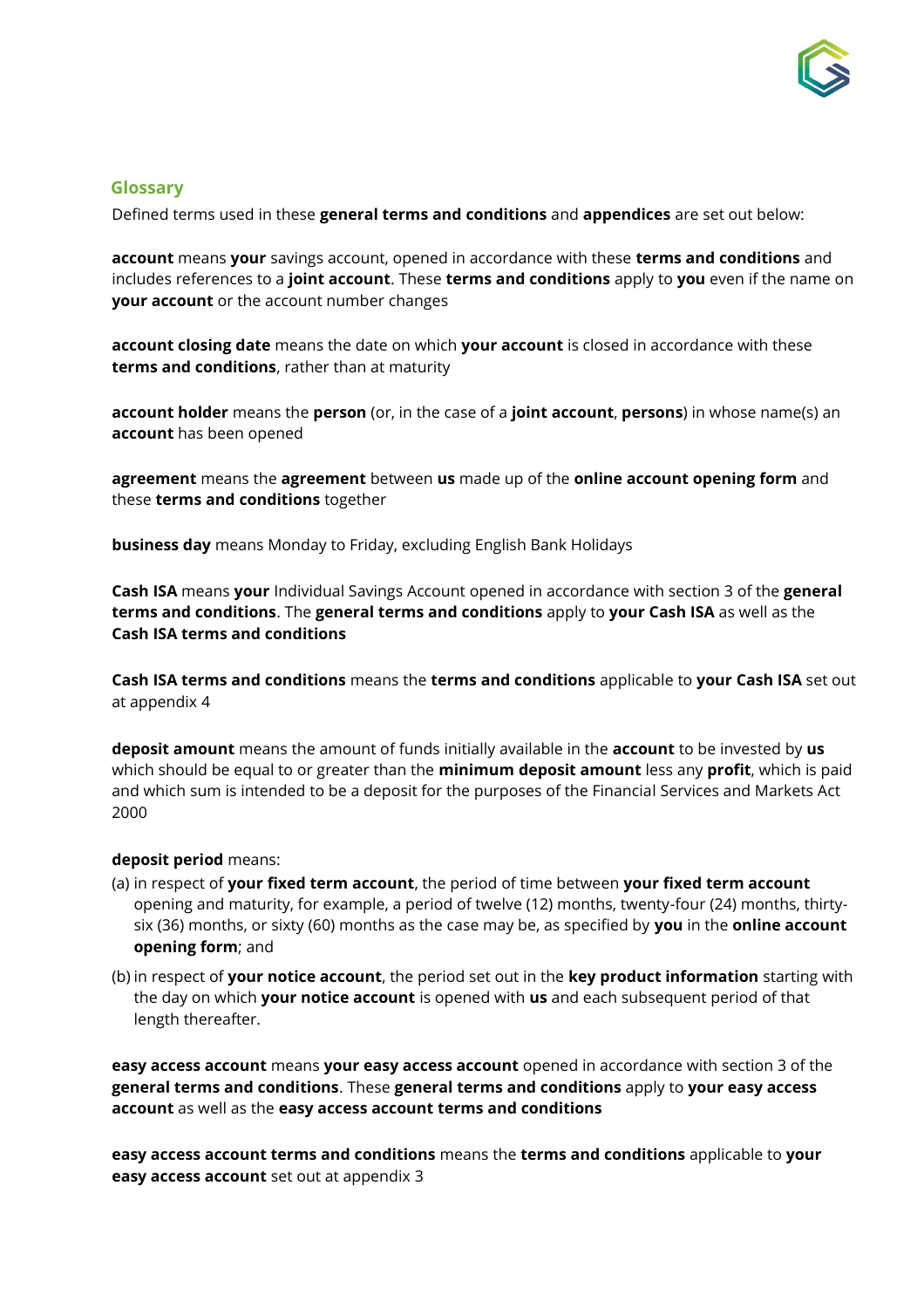

**Easy Access Cash ISA** means **your** easy access **Cash ISA** opened in accordance with section 3 of the **general terms and conditions**. These **general terms and conditions**, the **Cash ISA terms and conditions** and the **Easy Access Cash ISA terms and conditions** apply to **your Easy Access Cash ISA**

**Easy Access Cash ISA terms and conditions** means the **terms and conditions** applicable to **your easy access Cash ISA** set out at paragraph 3 of appendix 4

**expected profit rate** means the expected **profit** rate applicable to **your account,** which you can find out by logging into **your account** online

**fixed term account** means **your** fixed term deposit account opened in accordance with section 3 of the **terms and conditions**. These **terms and conditions** and the **fixed term account terms and conditions** apply to **your fixed term account** 

**fixed term account terms and conditions** means the **terms and conditions** applicable to your **fixed term account** set out at appendix 1

**Fixed Term Cash ISA** means **your** fixed term **Cash ISA** opened in accordance with section 3 of the **general terms and conditions**. These **general terms and conditions,** the **Cash ISA terms and conditions** and the **Fixed Term Cash ISA terms and conditions** apply to **your Fixed Term Cash ISA**

**Fixed Term Cash ISA terms and conditions** means the **terms and conditions** applicable to **your Fixed Term Cash ISA** set out at paragraph 2 of appendix 4

**general terms and conditions** means these terms and conditions

**joint account** means an **account** where there are two **account holders** 

**joint account holder** means the persons in whose names a **joint account** has been opened

**main account holder** means the first **person** named on a **joint account** 

**maturity date** means the date on which **your fixed term account** matures at the end of the **deposit period** 

**minimum deposit amount** means the minimum **deposit amount** specified in the **product leaflet nominated account** means the United Kingdom personal bank account held in **your** name with a third-party bank that **you** nominate to pay funds from into **your account** and, if applicable, receive the **deposit amount** on maturity